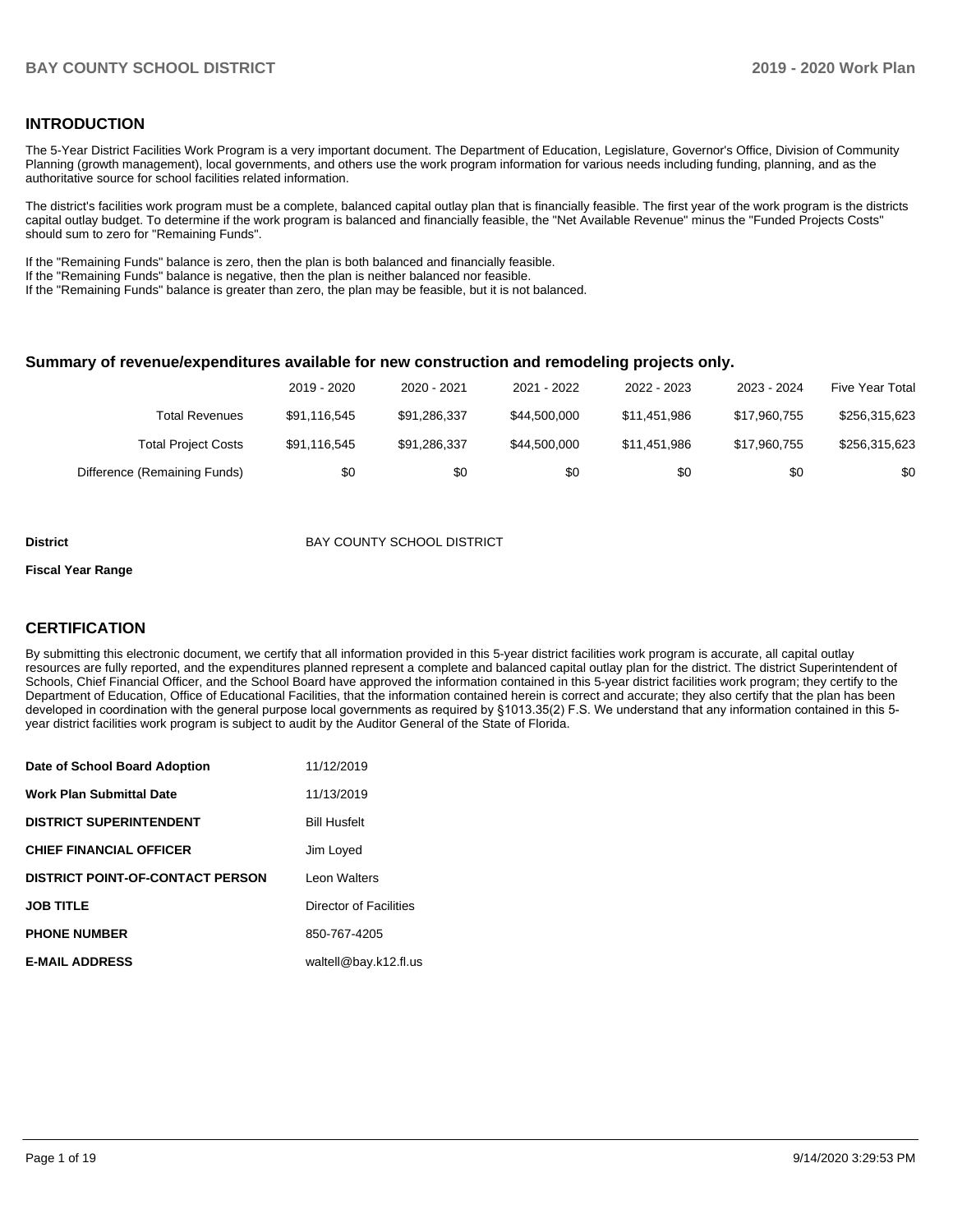# **Expenditures**

#### **Expenditure for Maintenance, Repair and Renovation from 1.50-Mills and PECO**

Annually, prior to the adoption of the district school budget, each school board must prepare a tentative district facilities work program that includes a schedule of major repair and renovation projects necessary to maintain the educational and ancillary facilities of the district.

| Item                                          | 2019 - 2020<br><b>Actual Budget</b> | 2020 - 2021<br>Projected | 2021 - 2022<br>Projected | 2022 - 2023<br>Projected | 2023 - 2024<br>Projected | <b>Total</b> |  |  |  |
|-----------------------------------------------|-------------------------------------|--------------------------|--------------------------|--------------------------|--------------------------|--------------|--|--|--|
| <b>HVAC</b>                                   | \$0                                 | \$0                      | \$0                      | \$0                      | \$0                      | \$0          |  |  |  |
| Locations: No Locations for this expenditure. |                                     |                          |                          |                          |                          |              |  |  |  |
| Flooring                                      | \$0                                 | \$0                      | \$0                      | \$0                      | \$0                      | \$0          |  |  |  |
| Locations: No Locations for this expenditure. |                                     |                          |                          |                          |                          |              |  |  |  |
| Roofing                                       | \$0                                 | \$0                      | \$0                      | \$0                      | \$0                      | \$0          |  |  |  |
| Locations: No Locations for this expenditure. |                                     |                          |                          |                          |                          |              |  |  |  |
| Safety to Life                                | \$0                                 | \$0                      | \$0                      | \$0                      | \$0                      | \$0          |  |  |  |
| Locations: No Locations for this expenditure. |                                     |                          |                          |                          |                          |              |  |  |  |
| Fencing                                       | \$0                                 | \$0                      | \$0                      | \$0                      | \$0                      | \$0          |  |  |  |
| Locations: No Locations for this expenditure. |                                     |                          |                          |                          |                          |              |  |  |  |
| Parking                                       | \$0                                 | \$0                      | \$0                      | \$0                      | \$0                      | \$0          |  |  |  |
| Locations: No Locations for this expenditure. |                                     |                          |                          |                          |                          |              |  |  |  |
| Electrical                                    | \$0                                 | \$0                      | \$0                      | \$0                      | \$0                      | \$0          |  |  |  |
| Locations: No Locations for this expenditure. |                                     |                          |                          |                          |                          |              |  |  |  |
| Fire Alarm                                    | \$0                                 | \$0                      | \$0                      | \$0                      | \$0                      | \$0          |  |  |  |
| Locations: No Locations for this expenditure. |                                     |                          |                          |                          |                          |              |  |  |  |
| Telephone/Intercom System                     | \$0                                 | \$0                      | \$0                      | \$0                      | \$0                      | \$0          |  |  |  |
| Locations: No Locations for this expenditure. |                                     |                          |                          |                          |                          |              |  |  |  |
| <b>Closed Circuit Television</b>              | \$0                                 | \$0                      | \$0                      | \$0                      | \$0                      | \$0          |  |  |  |
| Locations: No Locations for this expenditure. |                                     |                          |                          |                          |                          |              |  |  |  |
| Paint                                         | \$0                                 | \$0                      | \$0                      | \$0                      | \$0                      | \$0          |  |  |  |
| Locations: No Locations for this expenditure. |                                     |                          |                          |                          |                          |              |  |  |  |
| Maintenance/Repair                            | \$0                                 | \$0                      | \$0                      | \$0                      | \$0                      | \$0          |  |  |  |
| Locations: No Locations for this expenditure. |                                     |                          |                          |                          |                          |              |  |  |  |
| <b>Sub Total:</b>                             | \$0                                 | \$0                      | \$0                      | \$0                      | \$0                      | \$0          |  |  |  |
|                                               |                                     |                          |                          |                          |                          |              |  |  |  |
| PECO Maintenance Expenditures                 | \$0                                 | \$0 <sub>l</sub>         | \$0                      | \$0                      | \$0                      | \$0          |  |  |  |

| <b>PECO</b>                | ມເ              | ሶሳ        | e c      | $\sim$        | ሖ           | $\sim$       |
|----------------------------|-----------------|-----------|----------|---------------|-------------|--------------|
| Ⅰ Maintenance Expenditures |                 | υŒ        | w.       | w             | w           | ΦU           |
| 1.50 Mill Sub Total:       | . .<br>м,<br>Ψ∪ | ሶሳ<br>JU. | ሖ<br>uu. | $\sim$<br>JU. | $\sim$<br>w | $\sim$<br>ΦU |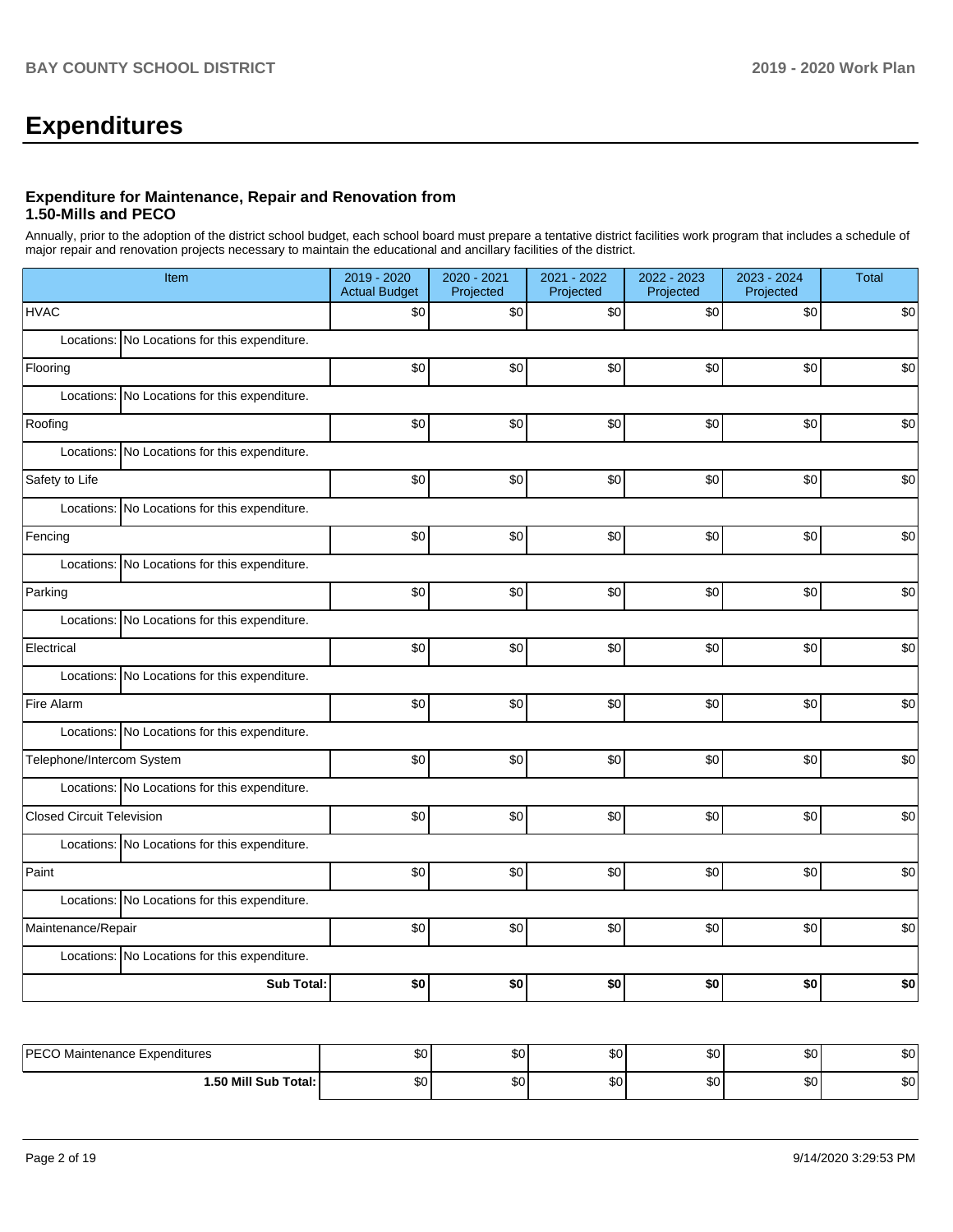No items have been specified.

| Total: | \$0 | .,<br>ъu | -DU | æи | 'SO | . זה |
|--------|-----|----------|-----|----|-----|------|
|        |     |          |     |    |     |      |

#### **Local 1.50 Mill Expenditure For Maintenance, Repair and Renovation**

Anticipated expenditures expected from local funding sources over the years covered by the current work plan.

| Item                                                         | 2019 - 2020<br><b>Actual Budget</b> | 2020 - 2021<br>Projected | 2021 - 2022<br>Projected | 2022 - 2023<br>Projected | 2023 - 2024<br>Projected | <b>Total</b>  |
|--------------------------------------------------------------|-------------------------------------|--------------------------|--------------------------|--------------------------|--------------------------|---------------|
| Remaining Maint and Repair from 1.5 Mills                    | \$0                                 | \$0                      | \$0                      | \$0                      | \$0                      | \$0           |
| Maintenance/Repair Salaries                                  | \$0                                 | \$0                      | \$0                      | \$0                      | \$0                      | \$0           |
| <b>School Bus Purchases</b>                                  | \$557,016                           | \$1,000,000              | \$1,000,000              | \$1,000,000              | \$1,000,000              | \$4,557,016   |
| <b>Other Vehicle Purchases</b>                               | \$0                                 | \$0                      | \$0                      | \$0                      | \$0                      | \$0           |
| Capital Outlay Equipment                                     | \$0                                 | \$0                      | \$0                      | \$0                      | \$0                      | \$0           |
| Rent/Lease Payments                                          | \$0                                 | \$0                      | \$0                      | \$0                      | \$0                      | \$0           |
| <b>COP Debt Service</b>                                      | \$7,566,842                         | \$10,785,462             | \$8,648,220              | \$8,648,220              | \$7,566,842              | \$43,215,586  |
| Rent/Lease Relocatables                                      | \$0                                 | \$0                      | \$0                      | \$0                      | \$0                      | \$0           |
| <b>Environmental Problems</b>                                | \$0                                 | \$0                      | \$0                      | \$0                      | \$0                      | \$0           |
| s.1011.14 Debt Service                                       | \$0                                 | \$0                      | \$0                      | \$0                      | \$0                      | \$0           |
| <b>Special Facilities Construction Account</b>               | \$0                                 | \$0                      | \$0                      | \$0                      | \$0                      | \$0           |
| Premiums for Property Casualty Insurance - 1011.71<br>(4a,b) | \$2,831,417                         | \$2,831,417              | \$2,831,417              | \$2,831,417              | \$2,831,417              | \$14,157,085  |
| Qualified School Construction Bonds (QSCB)                   | \$0                                 | \$0                      | \$0                      | \$0                      | \$0                      | \$0           |
| Qualified Zone Academy Bonds (QZAB)                          | \$0                                 | \$0                      | \$0                      | \$0                      | \$0                      | \$0           |
| Transfer to Maintenance Department                           | \$1,250,000                         | \$1,250,000              | \$1,250,000              | \$1,250,000              | \$1,250,000              | \$6,250,000   |
| Safety & Security                                            | \$320,000                           | \$320,000                | \$320,000                | \$320,000                | \$320,000                | \$1,600,000   |
| Technology - MIS                                             | \$1,000,000                         | \$1,000,000              | \$1,000,000              | \$1,000,000              | \$1,000,000              | \$5,000,000   |
| Roofing                                                      | \$1.000.000                         | \$1.000.000              | \$1,000,000              | \$1,000,000              | \$1,000,000              | \$5.000.000   |
| Small Maintenance/Repair Projects                            | \$2,063,184                         | \$2,914,637              | \$2,914,637              | \$2,914,637              | \$2,914,637              | \$13,721,732  |
| <b>Transfer to MIS</b>                                       | \$150,000                           | \$150,000                | \$150,000                | \$150,000                | \$150,000                | \$750,000     |
| <b>Preventative Maintenance</b>                              | \$4,000,000                         | \$4,000,000              | \$4,000,000              | \$4,000,000              | \$4,000,000              | \$20,000,000  |
| Transfer for Extracurricular-Band/Choir (General<br>Fund)    | \$250,000                           | \$250,000                | \$250,000                | \$250,000                | \$250,000                | \$1,250,000   |
| Transfer for Safety & Security Loan Debt Service             | \$1,081,378                         | \$0                      | \$0                      | \$0                      | \$0                      | \$1,081,378   |
| Transfer for New School Debt Service                         | \$0                                 | \$0                      | \$5,000,000              | \$5,000,000              | \$5,000,000              | \$15,000,000  |
| <b>Local Expenditure Totals:</b>                             | \$22,069,837                        | \$25,501,516             | \$28,364,274             | \$28,364,274             | \$27,282,896             | \$131,582,797 |

# **Revenue**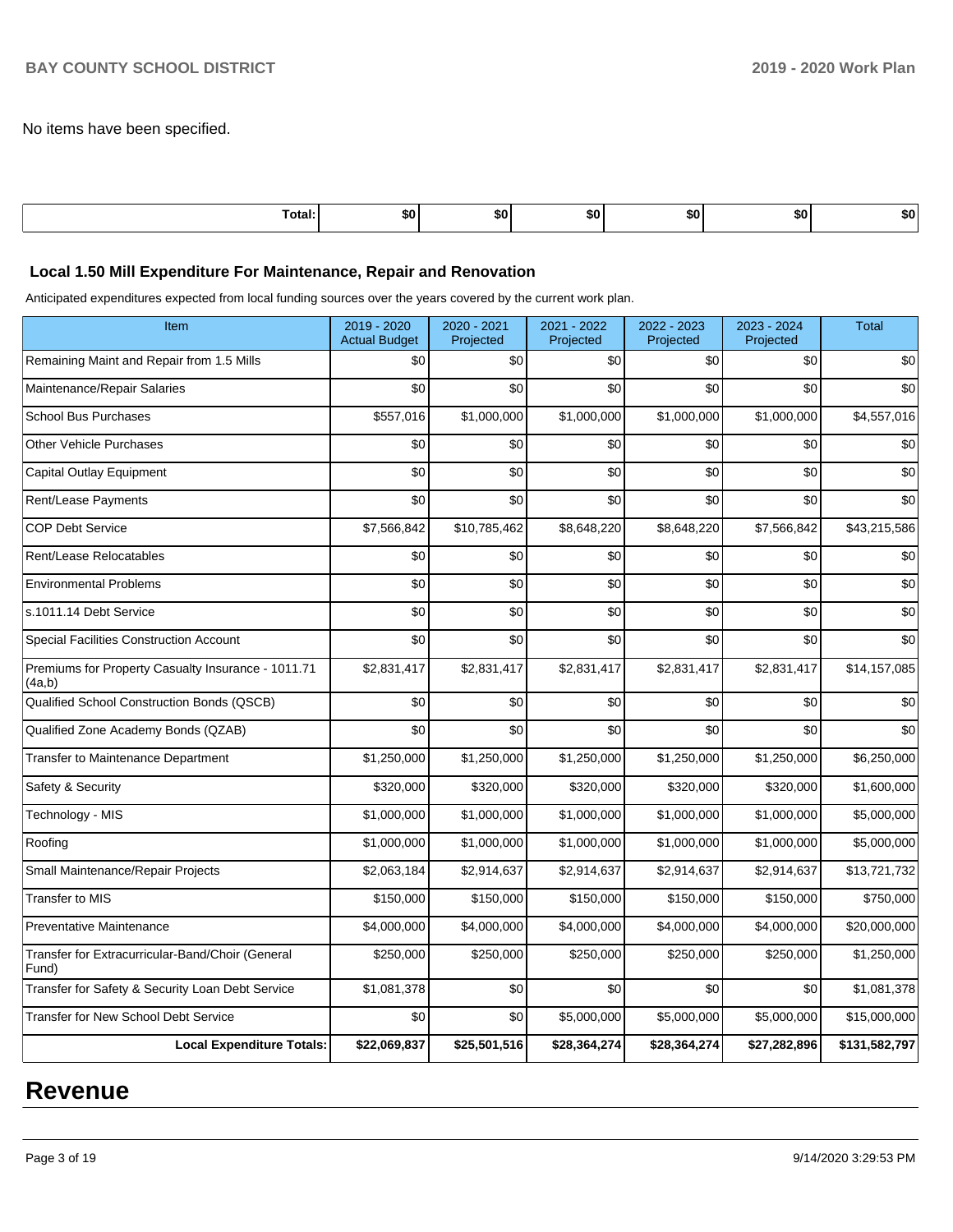## **1.50 Mill Revenue Source**

Schedule of Estimated Capital Outlay Revenue from each currently approved source which is estimated to be available for expenditures on the projects included in the tentative district facilities work program. All amounts are NET after considering carryover balances, interest earned, new COP's, 1011.14 and 1011.15 loans, etc. Districts cannot use 1.5-Mill funds for salaries except for those explicitly associated with maintenance/repair projects. (1011.71 (5), F.S.)

| Item                                                                                | Fund | $2019 - 2020$<br><b>Actual Value</b> | $2020 - 2021$<br>Projected | 2021 - 2022<br>Projected | $2022 - 2023$<br>Projected | $2023 - 2024$<br>Projected | <b>Total</b>     |
|-------------------------------------------------------------------------------------|------|--------------------------------------|----------------------------|--------------------------|----------------------------|----------------------------|------------------|
| (1) Non-exempt property<br>lassessed valuation                                      |      | \$17,181,923,189                     | \$18,207,802,858           | \$19,034,385,138         | \$19,898,143,589           | \$20,748,849,161           | \$95,071,103,935 |
| $(2)$ The Millage projected for<br>discretionary capital outlay per<br>ls.1011.71   |      | 1.34                                 | 1.34                       | 1.34                     | 1.34                       | 1.34                       |                  |
| $(3)$ Full value of the 1.50-Mill<br>discretionary capital outlay per<br>ls.1011.71 |      | \$28,865,631                         | \$30,589,109               | \$31,977,767             | \$33,428,881               | \$34,858,067               | \$159,719,455    |
| (4) Value of the portion of the 1.50<br>-Mill ACTUALLY levied                       | 370  | \$22,069,837                         | \$23,387,559               | \$24,449,287             | \$25,558,767               | \$26,651,482               | \$122,116,932    |
| $(5)$ Difference of lines $(3)$ and $(4)$                                           |      | \$6,795,794                          | \$7,201,550                | \$7,528,480              | \$7,870,114                | \$8,206,585                | \$37,602,523     |

### **PECO Revenue Source**

The figure in the row designated "PECO Maintenance" will be subtracted from funds available for new construction because PECO maintenance dollars cannot be used for new construction.

| <b>Item</b>                          | Fund | 2019 - 2020<br><b>Actual Budget</b> | 2020 - 2021<br>Projected | 2021 - 2022<br>Projected | $2022 - 2023$<br>Projected | 2023 - 2024<br>Projected | Total |
|--------------------------------------|------|-------------------------------------|--------------------------|--------------------------|----------------------------|--------------------------|-------|
| <b>IPECO New Construction</b>        | 340  | \$0                                 | \$0                      | \$0                      | \$0                        | \$0                      | \$0   |
| <b>PECO Maintenance Expenditures</b> |      | \$0                                 | \$0                      | \$0                      | \$0                        | \$0 <sub>1</sub>         | \$0   |
|                                      |      | \$0                                 | \$0                      | \$0                      | \$0                        | \$0                      | \$0   |

# **CO & DS Revenue Source**

Revenue from Capital Outlay and Debt Service funds.

| Item                                      | Fund  | $2019 - 2020$<br><b>Actual Budget</b> | $2020 - 2021$<br>Projected | 2021 - 2022<br>Projected | $2022 - 2023$<br>Projected | $2023 - 2024$<br>Projected | Total       |
|-------------------------------------------|-------|---------------------------------------|----------------------------|--------------------------|----------------------------|----------------------------|-------------|
| ICO & DS Cash Flow-through<br>Distributed | 360 l | \$874.918                             | \$874.918                  | \$874.918                | \$874.918                  | \$874.918                  | \$4,374,590 |
| ICO & DS Interest on<br>Undistributed CO  | 360   | \$17.251                              | \$17,251                   | \$17.251                 | \$17,251                   | \$17,251                   | \$86,255    |
|                                           |       | \$892,169                             | \$892.169                  | \$892.169                | \$892.169                  | \$892.169                  | \$4,460,845 |

#### **Fair Share Revenue Source**

Nothing reported for this section. All legally binding commitments for proportionate fair-share mitigation for impacts on public school facilities must be included in the 5-year district work program.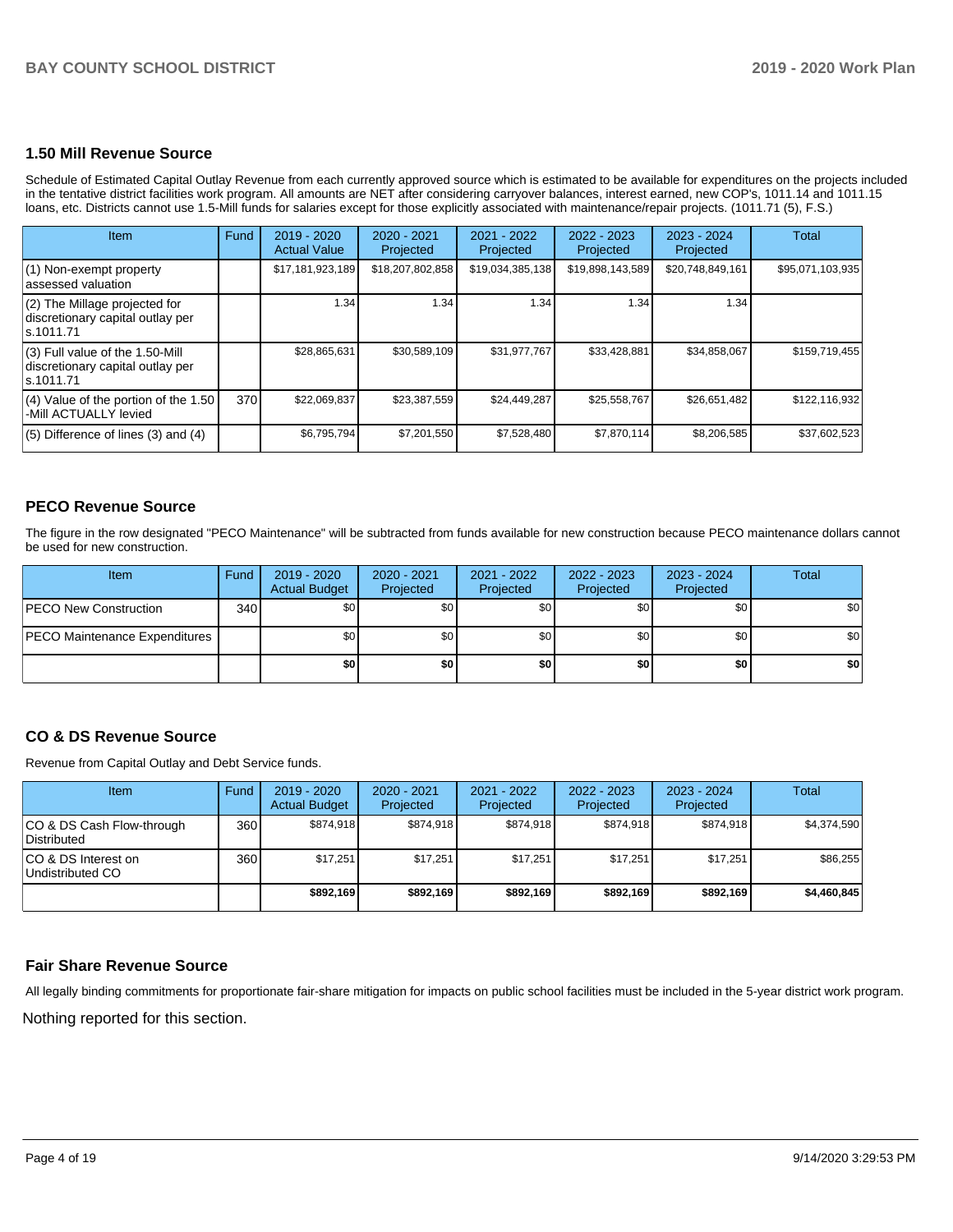# **Sales Surtax Referendum**

Specific information about any referendum for a 1-cent or ½-cent surtax referendum during the previous year.

#### **Did the school district hold a surtax referendum during the past fiscal year 2018 - 2019?**

| $\sim$<br>$\sim$ |
|------------------|
|                  |

| <b>Sales Surtax Type:</b>                                                   | <b>Half Cent Sales Surtax</b> |
|-----------------------------------------------------------------------------|-------------------------------|
| Date of Election:                                                           | 8/28/2018                     |
| Date of Expiration:                                                         | 12/31/2030                    |
| <b>Anticipated Revenue Start Date:</b>                                      | 1/1/2021                      |
| <b>Anticipated Revenue End Date:</b>                                        | 12/31/2030                    |
| <b>Estimated Annualized Revenue:</b>                                        | \$21,000,000                  |
| Total \$ Amount Projected to be Received for the<br><b>Duration of Tax:</b> | \$210,000,000                 |
| <b>Number of Years Tax In Effect:</b>                                       | 10                            |
| <b>Percentage of Vote FOR:</b>                                              | 66 %                          |
| <b>Percentage of Vote AGAINST:</b>                                          | 34 %                          |
|                                                                             |                               |

#### **Additional Revenue Source**

Any additional revenue sources

| Item                                                                                                   | $2019 - 2020$<br><b>Actual Value</b> | 2020 - 2021<br>Projected | 2021 - 2022<br>Projected | 2022 - 2023<br>Projected | 2023 - 2024<br>Projected | Total         |
|--------------------------------------------------------------------------------------------------------|--------------------------------------|--------------------------|--------------------------|--------------------------|--------------------------|---------------|
| Proceeds from a s.1011.14/15 F.S. Loans                                                                | \$30,000,000                         | \$0                      | \$0                      | \$0                      | \$0                      | \$30,000,000  |
| District Bonds - Voted local bond<br>referendum proceeds per s.9, Art VII<br><b>State Constitution</b> | \$0                                  | \$0                      | \$0                      | \$0                      | \$0                      | \$0           |
| Proceeds from Special Act Bonds                                                                        | \$0                                  | \$0                      | \$0                      | \$0                      | \$0                      | \$0           |
| Estimated Revenue from CO & DS Bond<br>Sale                                                            | \$0                                  | \$0                      | \$0                      | \$0                      | \$0                      | \$0           |
| Proceeds from Voted Capital<br>Improvements millage                                                    | \$0                                  | \$0                      | \$0                      | \$0                      | \$0                      | \$0           |
| Other Revenue for Other Capital Projects                                                               | \$0                                  | \$0                      | \$0                      | \$0                      | \$0                      | \$0           |
| Proceeds from 1/2 cent sales surtax<br>authorized by school board                                      | \$21,000,000                         | \$21,000,000             | \$21,000,000             | \$21,000,000             | \$21,000,000             | \$105,000,000 |
| Proceeds from local governmental<br>infrastructure sales surtax                                        | \$0                                  | \$0                      | \$0                      | \$0                      | \$0                      | \$0           |
| Proceeds from Certificates of<br>Participation (COP's) Sale                                            | \$0                                  | \$70,000,000             | \$0                      | \$0                      | \$0                      | \$70,000,000  |
| Classrooms First Bond proceeds amount<br>authorized in FY 1997-98                                      | \$0                                  | \$0                      | \$0                      | \$0                      | \$0                      | \$0           |
| <b>Classrooms for Kids</b>                                                                             | \$0                                  | \$0                      | \$0                      | \$0                      | \$0                      | \$0           |
| <b>District Equity Recognition</b>                                                                     | \$0                                  | \$0                      | \$0                      | \$0                      | \$0                      | \$0           |
| <b>Federal Grants</b>                                                                                  | \$0                                  | \$0                      | \$0                      | \$0                      | \$0                      | \$0           |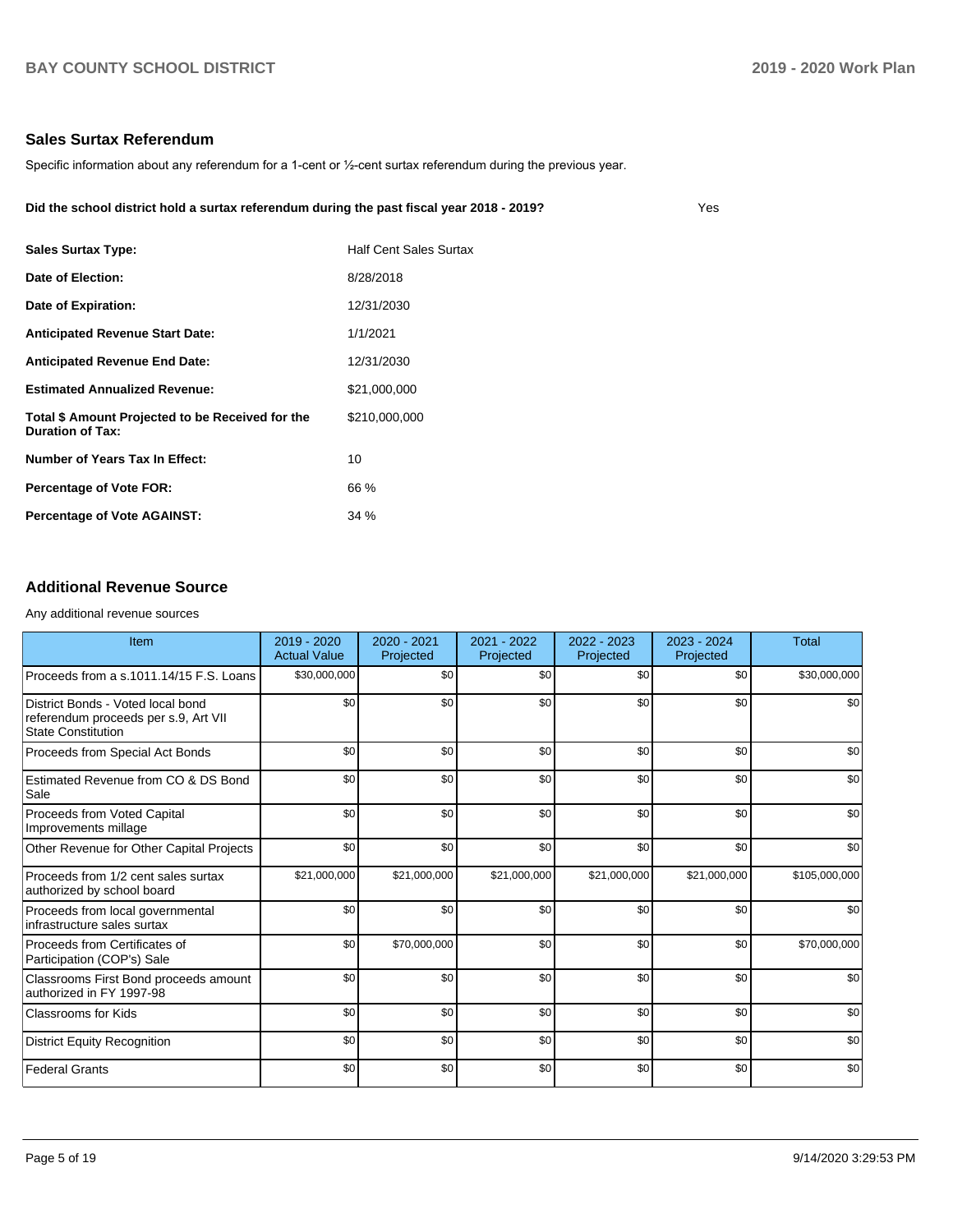| Proportionate share mitigation (actual<br>cash revenue only, not in kind donations)                                       | \$0            | \$0           | \$0           | \$0           | \$0           | \$0            |
|---------------------------------------------------------------------------------------------------------------------------|----------------|---------------|---------------|---------------|---------------|----------------|
| Impact fees received                                                                                                      | \$0            | \$0           | \$0           | \$0           | \$0           | \$0            |
| Private donations                                                                                                         | \$0            | \$0           | \$0           | \$0           | \$0           | \$0            |
| Grants from local governments or not-for-<br>profit organizations                                                         | \$0            | \$0           | \$0           | \$0           | \$0           | \$0            |
| Interest, Including Profit On Investment                                                                                  | \$0            | \$0           | \$0           | \$0           | \$0           | \$0            |
| Revenue from Bonds pledging proceeds<br>from 1 cent or 1/2 cent Sales Surtax                                              | \$0            | \$0           | \$0           | \$0           | \$0           | \$0            |
| <b>Total Fund Balance Carried Forward</b>                                                                                 | \$23,171,933   | \$8,326,189   | \$3,518,064   | \$1,939,938   | \$0           | \$36,956,124   |
| General Capital Outlay Obligated Fund<br><b>Balance Carried Forward From Total</b><br><b>Fund Balance Carried Forward</b> | (\$8,749,562)  | \$0           | \$0           | \$0           | \$0           | (\$8,749,562)  |
| Special Facilities Construction Account                                                                                   | \$0            | \$0           | \$0           | \$0           | \$0           | \$0            |
| One Cent - 1/2 Cent Sales Surtax Debt<br>Service From Total Fund Balance Carried<br>Forward                               | (\$15,447,188) | (\$3,300,000) | (\$3,300,000) | (\$3,300,000) | (\$3,300,000) | (\$28,647,188) |
| Capital Outlay Projects Funds Balance<br>Carried Forward From Total Fund<br><b>Balance Carried Forward</b>                | (\$8,326,189)  | (\$3,518,064) | (\$1,939,938) | (\$6,274,614) | \$0           | (\$20,058,805) |
| 1010 Funding                                                                                                              | \$43,208,832   | \$0           | \$0           | \$0           | \$0           | \$43,208,832   |
| <b>FEMA Rembursement</b>                                                                                                  | \$5,366,550    | \$0           | \$28,244,692  | \$0           | \$0           | \$33,611,242   |
| <b>Subtotal</b>                                                                                                           | \$90,224,376   | \$92,508,125  | \$47,522,818  | \$13,365,324  | \$17,700,000  | \$261,320,643  |

# **Total Revenue Summary**

| <b>Item Name</b>                                              | 2019 - 2020<br><b>Budget</b> | 2020 - 2021<br>Projected | 2021 - 2022<br>Projected | $2022 - 2023$<br>Projected | $2023 - 2024$<br>Projected | <b>Five Year Total</b> |
|---------------------------------------------------------------|------------------------------|--------------------------|--------------------------|----------------------------|----------------------------|------------------------|
| Local 1.5 Mill Discretionary Capital Outlay<br><b>Revenue</b> | \$22.069.837                 | \$23,387,559             | \$24.449.287             | \$25,558,767               | \$26,651,482               | \$122,116,932          |
| PECO and 1.5 Mill Maint and Other 1.5<br>Mill Expenditures    | (\$22,069,837)               | (\$25,501,516)           | (S28, 364, 274)          | (S28, 364, 274)            | (\$27,282,896)             | (\$131,582,797)        |
| <b>IPECO Maintenance Revenue</b>                              | \$0 <sub>1</sub>             | \$0                      | \$0                      | \$0                        | \$0                        | \$0                    |
| Available 1.50 Mill for New<br>  Construction                 | \$0                          | (\$2,113,957)            | (\$3,914,987)            | (\$2,805,507)              | ( \$631, 414)              | ( \$9,465,865)         |

| <b>Item Name</b>                     | 2019 - 2020<br><b>Budget</b> | $2020 - 2021$<br>Projected | $2021 - 2022$<br>Projected | $2022 - 2023$<br>Projected | $2023 - 2024$<br>Projected | <b>Five Year Total</b> |
|--------------------------------------|------------------------------|----------------------------|----------------------------|----------------------------|----------------------------|------------------------|
| ICO & DS Revenue                     | \$892,169                    | \$892,169                  | \$892,169                  | \$892,169                  | \$892,169                  | \$4,460,845            |
| <b>PECO New Construction Revenue</b> | \$0                          | \$0                        | \$0                        | \$0                        | \$0                        | \$0                    |
| Other/Additional Revenue             | \$90,224,376                 | \$92,508,125               | \$47,522,818               | \$13,365,324               | \$17,700,000               | \$261,320,643          |
| <b>Total Additional Revenue</b>      | \$91,116,545                 | \$93,400,294               | \$48,414,987               | \$14,257,493               | \$18,592,169               | \$265,781,488          |
| <b>Total Available Revenue</b>       | \$91,116,545                 | \$91,286,337               | \$44,500,000               | \$11,451,986               | \$17,960,755               | \$256,315,623          |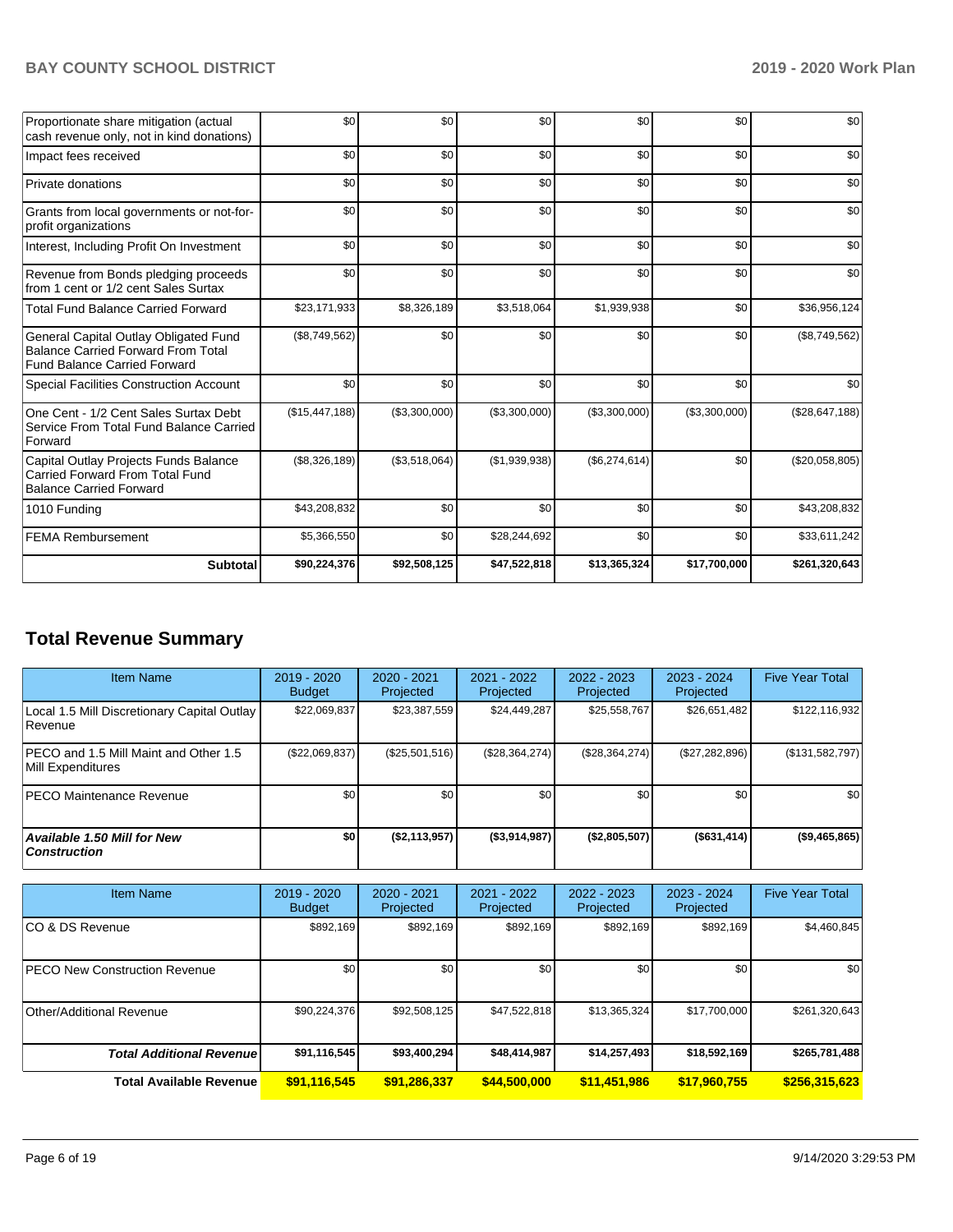# **Project Schedules**

# **Capacity Project Schedules**

A schedule of capital outlay projects necessary to ensure the availability of satisfactory classrooms for the projected student enrollment in K-12 programs.

| <b>Project Description</b>                                                                                         | Location                                |                          |              | 2020 - 2021  | 2021 - 2022         | 2022 - 2023     | 2023 - 2024 | <b>Total</b>     | Funded |
|--------------------------------------------------------------------------------------------------------------------|-----------------------------------------|--------------------------|--------------|--------------|---------------------|-----------------|-------------|------------------|--------|
| Bay High School<br><b>Construction of New</b><br><b>STEM Classroom</b><br><b>Building</b>                          | <b>BAY SENIOR HIGH</b>                  | Planned<br>Cost:         | \$18,000,000 | \$0          | \$0                 | \$0             | \$0         | \$18,000,000 Yes |        |
|                                                                                                                    |                                         | <b>Student Stations:</b> | $\pmb{0}$    | $\pmb{0}$    | $\pmb{0}$           | $\mathbf 0$     | $\mathbf 0$ | $\mathbf 0$      |        |
|                                                                                                                    |                                         | <b>Total Classrooms:</b> | 0            | $\mathbf 0$  | $\mathbf 0$         | $\mathbf 0$     | $\mathbf 0$ | $\Omega$         |        |
|                                                                                                                    |                                         | Gross Sq Ft:             | 100,000      | $\mathbf 0$  | $\mathbf 0$         | $\mathbf 0$     | $\mathbf 0$ | 100,000          |        |
| New K-5 Elementary<br>School on Panama<br>City Beach                                                               | Location not<br>specified               | Planned<br>Cost:         | \$0          | \$40,000,000 | \$0                 | \$0             | \$0         | \$40,000,000 Yes |        |
|                                                                                                                    |                                         | <b>Student Stations:</b> | $\pmb{0}$    | 801          | $\mathbf 0$         | $\mathbf 0$     | $\mathbf 0$ | 801              |        |
|                                                                                                                    |                                         | <b>Total Classrooms:</b> | $\mathbf 0$  | 54           | $\pmb{0}$           | $\Omega$        | $\Omega$    | 54               |        |
|                                                                                                                    |                                         | Gross Sq Ft:             | $\pmb{0}$    | 155,307      | $\pmb{0}$           | $\pmb{0}$       | $\pmb{0}$   | 155,307          |        |
| <b>Construct New</b><br>Gymnasium                                                                                  | <b>JINKS MIDDLE</b>                     | Planned<br>Cost:         | \$9,000,000  | \$0          | \$0                 | \$0             | \$0         | \$9,000,000 Yes  |        |
|                                                                                                                    |                                         | <b>Student Stations:</b> | $\mathbf 0$  | $\mathbf 0$  | $\mathbf 0$         | $\mathbf 0$     | $\mathbf 0$ | $\mathbf 0$      |        |
|                                                                                                                    |                                         | <b>Total Classrooms:</b> | 0            | 0            | $\pmb{0}$           | $\mathbf 0$     | $\mathbf 0$ | $\Omega$         |        |
|                                                                                                                    |                                         | Gross Sq Ft:             |              | $\Omega$     | $\Omega$            | $\Omega$        | $\mathbf 0$ | 10,000           |        |
| <b>Construct Welding</b><br>Lab                                                                                    | <b>RUTHERFORD</b><br><b>SENIOR HIGH</b> | Planned<br>Cost:         | \$500,000    | \$0          | \$0                 | \$0             | \$0         | \$500,000 Yes    |        |
|                                                                                                                    |                                         | <b>Student Stations:</b> | $\mathbf 0$  | $\Omega$     | $\pmb{0}$           | $\Omega$        | $\pmb{0}$   | $\Omega$         |        |
|                                                                                                                    |                                         | <b>Total Classrooms:</b> | $\mathbf 0$  | $\pmb{0}$    | $\mathsf{O}\xspace$ | $\mathbf 0$     | $\mathsf 0$ | $\mathbf 0$      |        |
|                                                                                                                    |                                         | Gross Sq Ft:             | 5,000        | $\mathbf 0$  | $\mathbf 0$         | $\mathbf 0$     | 0           | 5,000            |        |
| <b>Construct New</b><br>Middle School Gym<br>on Rutherford<br><b>Campus for Everitt</b><br><b>Middle Schoolers</b> | <b>EVERITT MIDDLE</b>                   | Planned<br>Cost:         | \$0          | \$0          | \$3,000,000         | $\overline{30}$ | \$0         | \$3,000,000 Yes  |        |
|                                                                                                                    |                                         | <b>Student Stations:</b> | $\pmb{0}$    | $\pmb{0}$    | $\mathsf 0$         | $\mathsf 0$     | $\mathsf 0$ | $\Omega$         |        |
|                                                                                                                    |                                         | <b>Total Classrooms:</b> | $\pmb{0}$    | $\mathbf 0$  | $\mathbf 0$         | $\mathbf 0$     | $\mathsf 0$ | $\mathbf 0$      |        |
|                                                                                                                    |                                         | Gross Sq Ft:             | 0            | 0            | 10,000              | $\mathbf 0$     | $\mathbf 0$ | 10,000           |        |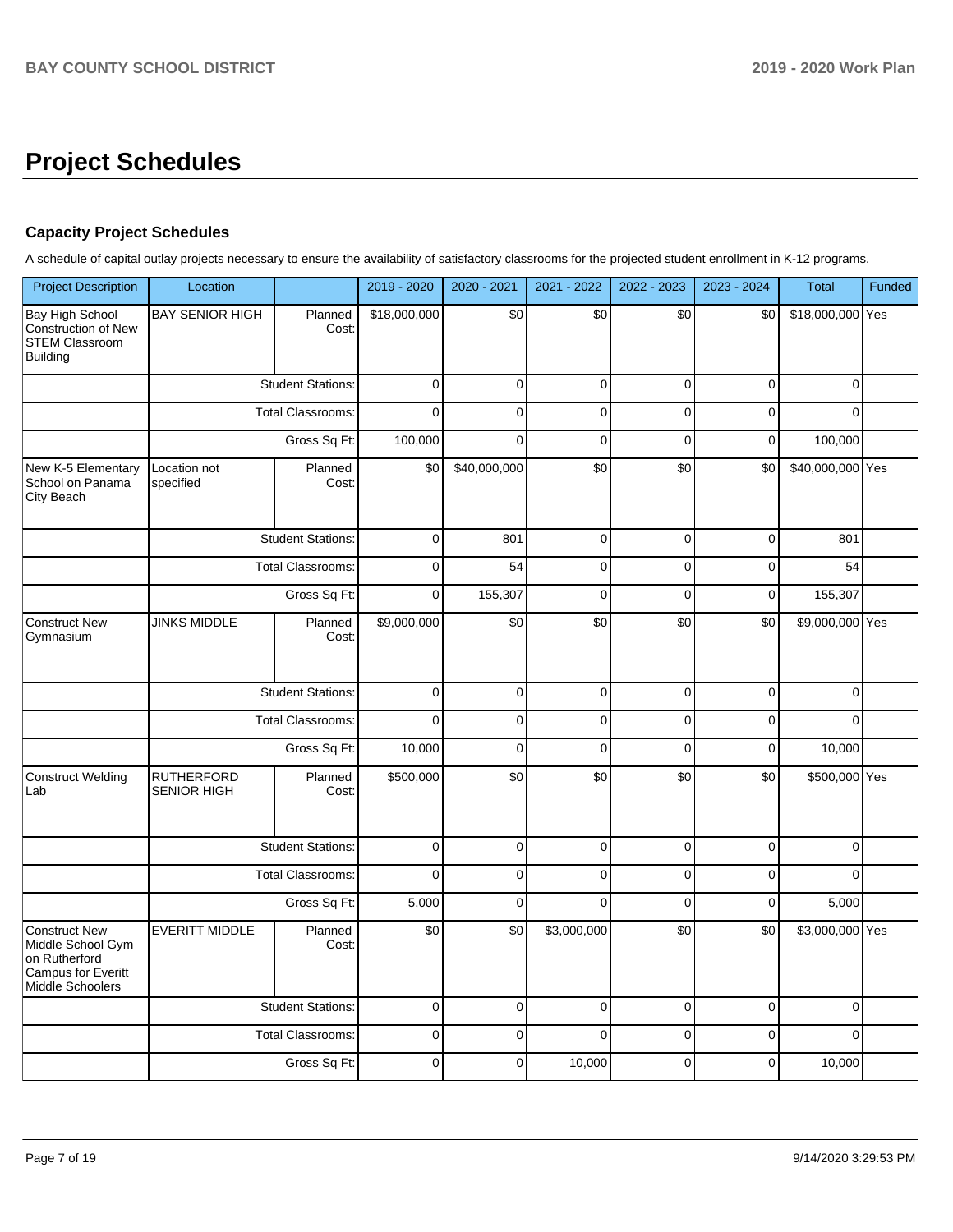| Planned Cost:   \$27,500,000 |         | \$40,000,000 | \$3,000,000 | \$0 | \$0 | \$70,500,000 |
|------------------------------|---------|--------------|-------------|-----|-----|--------------|
| <b>Student Stations:</b>     |         | 801          |             |     |     | 801          |
| <b>Total Classrooms:</b>     |         | 54           |             |     |     | 54           |
| Gross Sq Ft:                 | 115,000 | 155.307      | 10,000      |     |     | 280,307      |

# **Other Project Schedules**

Major renovations, remodeling, and additions of capital outlay projects that do not add capacity to schools.

| <b>Project Description</b>                                                                                                                     | Location                                                     | 2019 - 2020<br><b>Actual Budget</b> | 2020 - 2021<br>Projected | 2021 - 2022<br>Projected | 2022 - 2023<br>Projected | 2023 - 2024<br>Projected | <b>Total</b>     | Funded |
|------------------------------------------------------------------------------------------------------------------------------------------------|--------------------------------------------------------------|-------------------------------------|--------------------------|--------------------------|--------------------------|--------------------------|------------------|--------|
| <b>Construction New Cafeteria</b><br>and Administration: Remodel<br>Bldg. 8; Renovate Bldg. 2,3,5                                              | <b>MOWAT MIDDLE</b>                                          | \$0                                 | \$0                      | \$15,000,000             | \$0                      | \$0                      | \$15,000,000 Yes |        |
| Small Maintenance Projects<br>(Carryover)                                                                                                      | Location not specified                                       | \$858,051                           | \$0                      | \$0                      | \$0                      | \$0                      | \$858,051 Yes    |        |
| <b>Technology Support</b>                                                                                                                      | Location not specified                                       | \$4,500,000                         | \$4,500,000              | \$4,500,000              | \$4,500,000              | \$4,500,000              | \$22,500,000 Yes |        |
| Bay High Fine Arts Center                                                                                                                      | <b>BAY SENIOR HIGH</b>                                       | \$1,500,000                         | \$0                      | \$15,000,000             | \$1,501,986              | \$0                      | \$18,001,986 Yes |        |
| Technology - MIS                                                                                                                               | Location not specified                                       | \$500,000                           | \$500,000                | \$500,000                | \$500,000                | \$500,000                | \$2,500,000 Yes  |        |
| <b>State Grant Projects</b>                                                                                                                    | TOM P HANEY<br>VOCATIONAL-<br><b>TECHNICAL CENTER</b>        | \$38,350                            | \$0                      | \$0                      | \$0                      | \$0                      | \$38,350 Yes     |        |
| <b>HVAC Classroom &amp; Lab</b><br>Renovation                                                                                                  | TOM P HANEY<br><b>VOCATIONAL-</b><br><b>TECHNICAL CENTER</b> | \$900,000                           | \$0                      | \$0                      | \$0                      | \$0                      | \$900,000 Yes    |        |
| <b>Land Purchases</b>                                                                                                                          | Location not specified                                       | \$886,056                           | \$0                      | \$0                      | \$0                      | \$0                      | \$886,056 Yes    |        |
| Safety & Security Projects                                                                                                                     | Location not specified                                       | \$1,836,277                         | \$1,836,277              | \$0                      | \$0                      | \$0                      | \$3,672,554 Yes  |        |
| Extracurricular Band/Choir<br>(Carryover for Encumbrances)                                                                                     | Location not specified                                       | \$68,993                            | \$0                      | \$0                      | \$0                      | \$0                      | \$68,993 Yes     |        |
| Maintenance Department<br>(Carryover for Encumbrances)                                                                                         | Location not specified                                       | \$33,278                            | \$0                      | \$0                      | \$0                      | \$0                      | \$33,278 Yes     |        |
| Transfer to MIS (Carryover for<br>Encumbrances)                                                                                                | Location not specified                                       | \$7,973                             | \$0                      | \$0                      | \$0                      | \$0                      | \$7,973 Yes      |        |
| Rebuild from Hurricane<br>Damage                                                                                                               | <b>TRANSPORTATION</b>                                        | \$5,000,000                         | \$0                      | \$0                      | \$0                      | \$0                      | \$5,000,000 Yes  |        |
| Interior Repairs from Hurricane<br>Damage at Group 1 Schools -<br>M.K.Lewis, Tommy Smith,<br>Hiland Park, Lynn Haven,<br>Southport) and Mosley | Location not specified                                       | \$5,000,000                         | \$0                      | \$0                      | \$0                      | \$0                      | \$5,000,000 Yes  |        |
| Roofing Repairs from Hurricane<br>Damage                                                                                                       | <b>OAKLAND TERRACE</b><br><b>ELEMENTARY</b>                  | \$1,000,000                         | \$0                      | \$0                      | \$0                      | \$0                      | \$1,000,000 Yes  |        |
| Roof and Interior Repairs from<br>Hurricane Damage                                                                                             | <b>MOWAT MIDDLE</b>                                          | \$4,000,000                         | \$0                      | \$0                      | \$0                      | \$0                      | \$4,000,000 Yes  |        |
| Renovations at this school.<br>closed due to hurricane<br>damage, to accommodate the<br>Safety & Security Department                           | <b>SPRINGFIELD</b><br><b>ELEMENTARY</b>                      | \$350,000                           | \$0                      | \$0                      | \$0                      | \$0                      | \$350,000 Yes    |        |
| Complete Bldg. 5 Renovations                                                                                                                   | LYNN HAVEN<br><b>ELEMENTARY</b>                              | \$300,000                           | \$0                      | \$0                      | \$0                      | \$0                      | \$300,000 Yes    |        |
| <b>Rebuild Project from Hurricane</b><br>Damage                                                                                                | <b>MERRITT BROWN</b><br><b>MIDDLE</b>                        | \$16,332,140                        | \$0                      | \$0                      | \$0                      | \$0                      | \$16,332,140 Yes |        |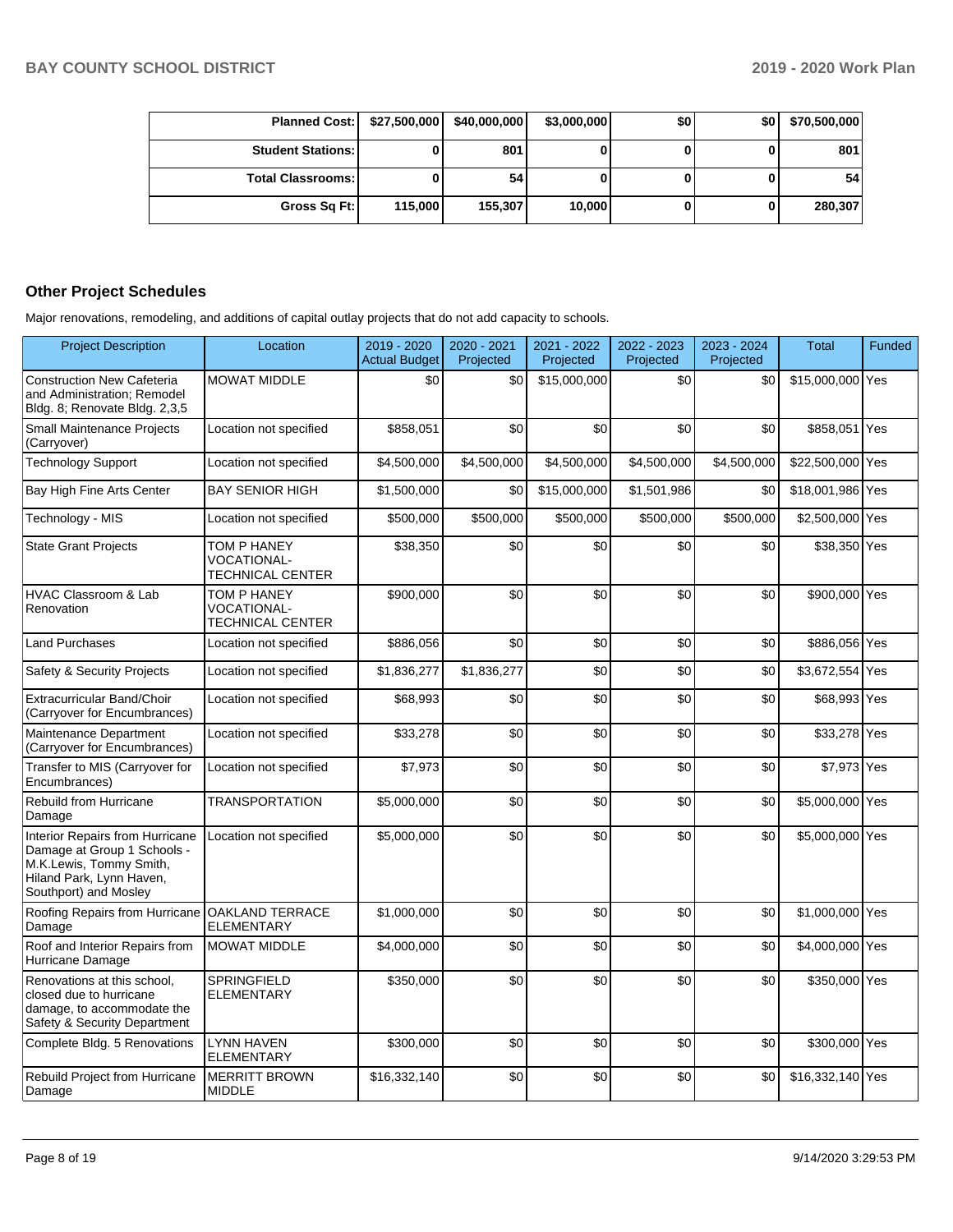# **BAY COUNTY SCHOOL DISTRICT 2019 - 2020 Work Plan**

| Rebuild Project from Hurricane<br>Damage                      | <b>RUTHERFORD SENIOR</b><br><b>HIGH</b>                      | \$5,000,000 | \$0                     | \$0         | \$0 | \$0 | \$5,000,000 Yes  |  |
|---------------------------------------------------------------|--------------------------------------------------------------|-------------|-------------------------|-------------|-----|-----|------------------|--|
| Rebuild Project from Hurricane<br>Damage                      | <b>BAY SENIOR HIGH</b>                                       | \$8,742,512 | \$0                     | \$0         | \$0 | \$0 | \$8,742,512 Yes  |  |
| Group 2 Schools Roofing<br>Repairs from Hurricane<br>Damage   | Location not specified                                       | \$5,172,500 | \$0                     | \$0         | \$0 | \$0 | \$5,172,500 Yes  |  |
| Roofing Repairs Due to<br>Hurricane Damage                    | SMITH ELEMENTARY                                             | \$1,310,610 | \$0                     | \$0         | \$0 | \$0 | \$1,310,610 Yes  |  |
| Roofing Repairs Due to<br>Hurricane Damage                    | <b>SOUTHPORT</b><br><b>ELEMENTARY</b>                        | \$279,805   | \$0                     | \$0         | \$0 | \$0 | \$279,805 Yes    |  |
| Building 8 Rebuild/Repairs from<br>Hurricane Damage           | <b>TYNDALL ELEMENTARY</b>                                    | \$0         | \$10,000,000            | \$0         | \$0 | \$0 | \$10,000,000 Yes |  |
| Bldgs 3,4,5 Repair or Replace<br>from Hurricane Damage        | TOM P HANEY<br>VOCATIONAL-<br><b>TECHNICAL CENTER</b>        | \$0         | \$8,000,000             | \$0         | \$0 | \$0 | \$8,000,000 Yes  |  |
| Group 2 Schools Interior<br>Repairs from Hurricane<br>Damage  | Location not specified                                       | \$0         | $\overline{$4,500,000}$ | \$0         | \$0 | \$0 | \$4,500,000 Yes  |  |
| Group 3 Schools Roofing<br>Repairs                            | Location not specified                                       | \$0         | \$4,500,000             | \$0         | \$0 | \$0 | \$4,500,000 Yes  |  |
| <b>HVAC Chiller &amp; Piping</b><br>Replacement               | LUCILLE MOORE<br><b>ELEMENTARY</b>                           | \$0         | \$1,000,000             | \$0         | \$0 | \$0 | \$1,000,000 Yes  |  |
| Interior Repairs Due to<br>Hurricane Damage                   | ROSENWALD HIGH                                               | \$0         | \$375,000               | \$0         | \$0 | \$0 | \$375,000 Yes    |  |
| Roofing Repairs Due to<br>Hurricane Damage                    | <b>BOZEMAN LEARNING</b><br>CENTER                            | \$0         | \$100,000               | \$0         | \$0 | \$0 | \$100,000 Yes    |  |
| Interior Repairs Due to<br>Hurricane Damage                   | ARNOLD SENIOR HIGH                                           | \$0         | \$1,500,000             | \$0         | \$0 | \$0 | \$1,500,000 Yes  |  |
| Interior Repairs Due to<br>Hurricane Damage                   | <b>CEDAR GROVE</b><br><b>ELEMENTARY</b>                      | \$0         | \$1,750,000             | \$0         | \$0 | \$0 | \$1,750,000 Yes  |  |
| Deer Point Interior Repairs Due<br>to Hurricane Damage        | <b>DEER POINT</b><br><b>ELEMENTARY SCHOOL</b>                | \$0         | \$1,250,000             | \$0         | \$0 | \$0 | \$1,250,000 Yes  |  |
| Interior Repairs From Hurricane<br>Damage                     | <b>TOM P HANEY</b><br>VOCATIONAL-<br><b>TECHNICAL CENTER</b> | \$0         | \$7,500,000             | \$0         | \$0 | \$0 | \$7,500,000 Yes  |  |
| Interior Repairs From Hurricane LUCILLE MOORE<br>Damage       | <b>ELEMENTARY</b>                                            | \$0         | \$2,000,000             | \$0         | \$0 | \$0 | \$2,000,000 Yes  |  |
| Interior Repairs From Hurricane OAKLAND TERRACE<br>Damage     | <b>ELEMENTARY</b>                                            | \$0         | \$200,000               | \$0         | \$0 | \$0 | \$200,000 Yes    |  |
| Interior Repairs From Hurricane PARKER ELEMENTARY<br>Damage   |                                                              | \$0         | \$200,000               | \$0         | \$0 | \$0 | \$200,000 Yes    |  |
| <b>Relocate Portables</b>                                     | <b>TYNDALL ELEMENTARY</b>                                    | \$0         | \$540,000               | \$0         | \$0 | \$0 | \$540,000 Yes    |  |
| Replace Cafeteria HVAC                                        | <b>WALLER ELEMENTARY</b>                                     | \$0         | \$500,000               | \$0         | \$0 | \$0 | \$500,000 Yes    |  |
| Furnishings for STEM Building                                 | <b>BAY SENIOR HIGH</b>                                       | \$0         | \$535,060               | \$0         | \$0 | \$0 | \$535,060 Yes    |  |
| <b>Chiller Replacement</b>                                    | <b>BOZEMAN LEARNING</b><br><b>CENTER</b>                     | \$0         | \$0                     | \$500,000   | \$0 | \$0 | \$500,000 Yes    |  |
| Roofing Repairs                                               | DEER POINT<br>ELEMENTARY SCHOOL                              | \$0         | \$0                     | \$1,500,000 | \$0 | \$0 | \$1,500,000 Yes  |  |
| Interior Repairs Due to<br>Hurricane Damage                   | <b>MERRIAM CHERRY</b><br>STREET ELEMENTARY                   | \$0         | \$0                     | \$1,500,000 | \$0 | \$0 | \$1,500,000 Yes  |  |
| Roofing Repairs Due to<br>Hurricane Damage                    | <b>PATRONIS</b><br><b>ELEMENTARY</b>                         | \$0         | \$0                     | \$1,500,000 | \$0 | \$0 | \$1,500,000 Yes  |  |
| <b>Repairs to Covered Walkways</b><br>Due to Hurricane Damage | <b>BREAKFAST POINT</b><br>SCHOOL                             | \$0         | \$0                     | \$500,000   | \$0 | \$0 | \$500,000 Yes    |  |
| Replace Cafeteria HVAC                                        | <b>JINKS MIDDLE</b>                                          | \$0         | \$0                     | \$500,000   | \$0 | \$0 | \$500,000 Yes    |  |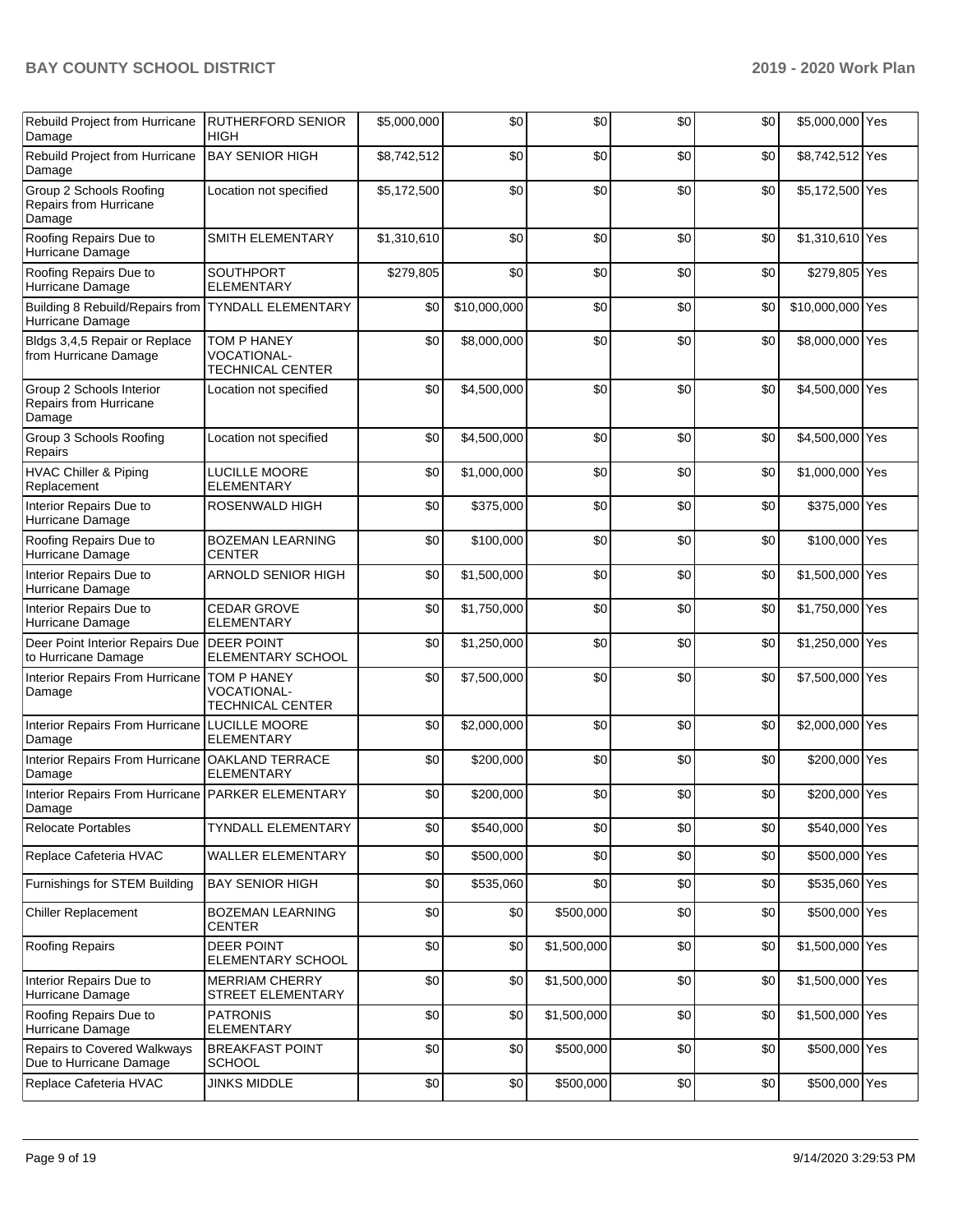|                                                                                           |                                                           | \$63,616,545 | \$51,286,337 | \$41,500,000 | \$11,451,986 |             | $$17,960,755$ $$185,815,623$ |  |
|-------------------------------------------------------------------------------------------|-----------------------------------------------------------|--------------|--------------|--------------|--------------|-------------|------------------------------|--|
| Roofing Repairs Due to<br>Hurricane Damage                                                | <b>HUTCHISON BEACH</b><br><b>ELEMENTARY</b>               | \$0          | \$0          | \$0          | \$0          | \$400,000   | \$400,000 Yes                |  |
| Roofing & Interior Repairs Due<br>to Hurricane Damage                                     | <b>MAINTENANCE</b>                                        | \$0          | \$0          | \$0          | \$0          | \$1,000,000 | \$1,000,000 Yes              |  |
| Roofing and Interior Repairs<br>Due to Hurricane Damage                                   | <b>NELSON</b><br><b>ADMINISTRATIVE</b><br><b>BUILDING</b> | \$0          | \$0          | \$0          | \$0          | \$7,560,755 | \$7,560,755 Yes              |  |
| Interior Repairs Due to<br>Hurricane Damage                                               | <b>PATTERSON</b><br><b>ELEMENTARY</b>                     | \$0          | \$0          | \$0          | \$0          | \$1,500,000 | \$1,500,000 Yes              |  |
| Roofing Repairs Due to<br>Hurricane Damage                                                | <b>PATTERSON</b><br><b>ELEMENTARY</b>                     | \$0          | \$0          | \$0          | \$0          | \$2,000,000 | \$2,000,000 Yes              |  |
| <b>Chiller Replacement</b>                                                                | <b>MERRITT BROWN</b><br><b>MIDDLE</b>                     | \$0          | \$0          | \$0          | \$0          | \$500,000   | \$500,000 Yes                |  |
| Install Fuel Depot                                                                        | <b>MAINTENANCE</b>                                        | \$0          | \$0          | \$0          | \$200,000    | \$0         | \$200,000 Yes                |  |
| <b>Roofing Repairs</b>                                                                    | <b>TRANSPORTATION</b>                                     | \$0          | \$0          | \$0          | \$1,000,000  | \$0         | \$1,000,000 Yes              |  |
| Roofing Repairs Due to<br>Hurricane Damage                                                | <b>SURFSIDE MIDDLE</b>                                    | \$0          | \$0          | \$0          | \$750,000    | \$0         | \$750,000 Yes                |  |
| Roofing Repairs Due to<br>Hurricane Damage                                                | ARNOLD SENIOR HIGH                                        | \$0          | \$0          | \$0          | \$1,500,000  | \$0         | \$1,500,000 Yes              |  |
| <b>Replace Chiller</b>                                                                    | <b>NORTHSIDE</b><br><b>ELEMENTARY</b>                     | \$0          | \$0          | \$0          | \$500,000    | \$0         | \$500,000 Yes                |  |
| Chiller Upgrade                                                                           | <b>ARNOLD SENIOR HIGH</b>                                 | \$0          | \$0          | \$0          | \$1,000,000  | \$0         | \$1,000,000 Yes              |  |
| <b>District Service Center -</b><br>Roofing & Interior Repairs Due<br>to Hurricane Damage | Location not specified                                    | \$0          | \$0          | \$500,000    | \$0          | \$0         | \$500,000 Yes                |  |

# **Additional Project Schedules**

Any projects that are not identified in the last approved educational plant survey.

| <b>Project Description</b>                   | Location                  | <b>Num</b> | 2019 - 2020<br>Classroom Actual Budget | $\mid$ 2020 - 2021<br>Projected | 2021 - 2022<br>Projected | 2022 - 2023<br>Projected | 2023 - 2024<br>Projected | <b>Total</b> | Funded  |
|----------------------------------------------|---------------------------|------------|----------------------------------------|---------------------------------|--------------------------|--------------------------|--------------------------|--------------|---------|
| Project description not<br><b>Ispecified</b> | Location not<br>specified |            | \$0                                    | \$0 <sub>1</sub>                | \$0                      | \$0 <sub>1</sub>         | \$0                      |              | $$0$ No |
|                                              |                           |            | \$0                                    | \$0                             | \$0                      | \$0 I                    | \$0                      | \$O          |         |

### **Non Funded Growth Management Project Schedules**

Schedule indicating which projects, due to planned development, that CANNOT be funded from current revenues projected over the next five years.

Nothing reported for this section.

# **Tracking**

# **Capacity Tracking**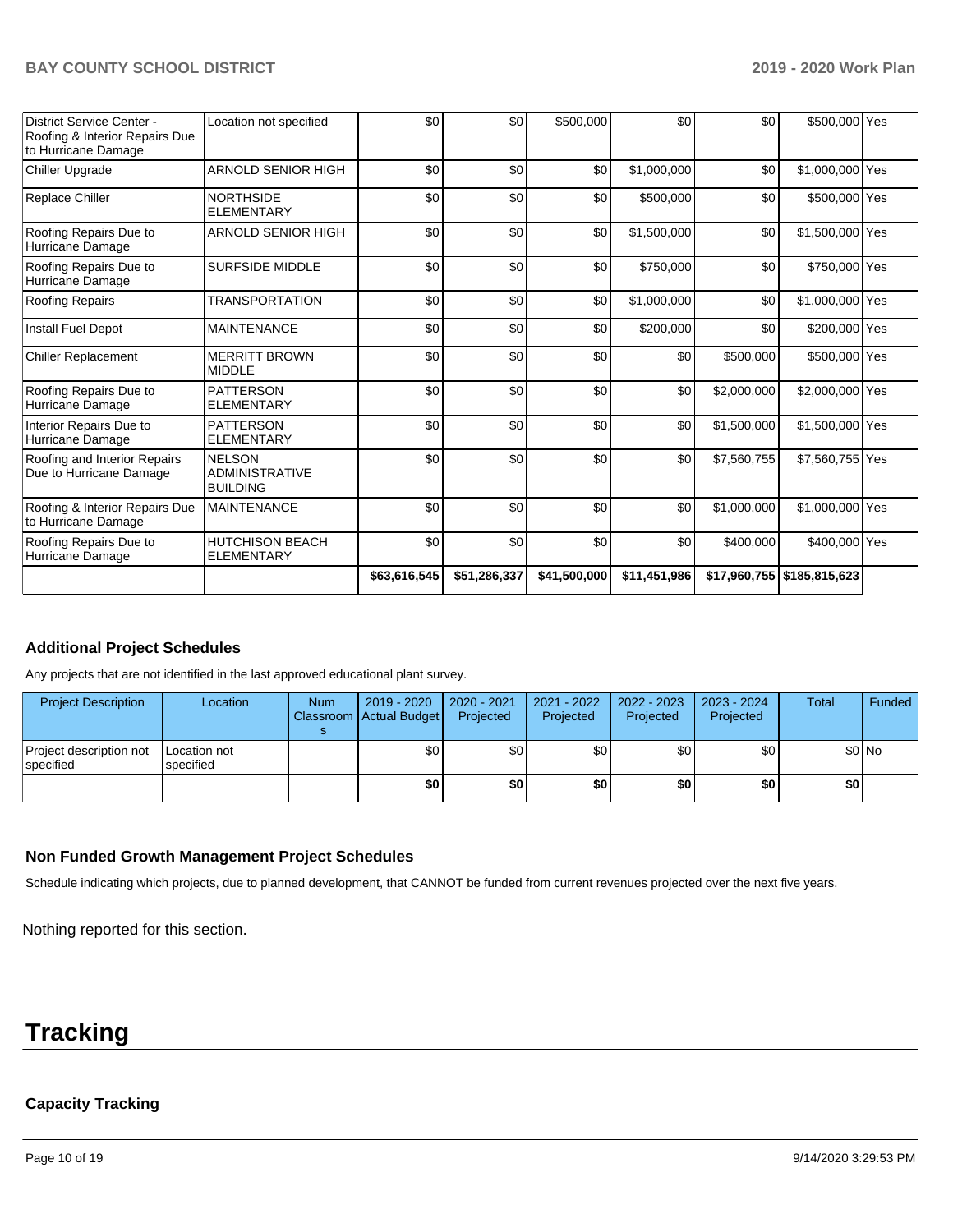| Location                                                            | $2019 -$<br>2020 Satis.<br>Stu. Sta. | Actual<br>$2019 -$<br><b>2020 FISH</b><br>Capacity | Actual<br>$2018 -$<br>2019<br><b>COFTE</b> | # Class<br><b>Rooms</b> | Actual<br>Average<br>$2019 -$<br>2020 Class<br><b>Size</b> | Actual<br>$2019 -$<br>2020<br><b>Utilization</b> | <b>New</b><br>Stu.<br>Capacity | <b>New</b><br>Rooms to<br>be<br>Added/Re<br>moved | Projected<br>$2023 -$<br>2024<br><b>COFTE</b> | Projected<br>$2023 -$<br>2024<br><b>Utilization</b> | Projected<br>$2023 -$<br>2024 Class<br><b>Size</b> |
|---------------------------------------------------------------------|--------------------------------------|----------------------------------------------------|--------------------------------------------|-------------------------|------------------------------------------------------------|--------------------------------------------------|--------------------------------|---------------------------------------------------|-----------------------------------------------|-----------------------------------------------------|----------------------------------------------------|
| <b>BAY SENIOR HIGH</b>                                              | 2,772                                | 2,633                                              | 1,098                                      | 112                     | 10 <sup>1</sup>                                            | 42.00%                                           | $\Omega$                       | $\Omega$                                          | 1,039                                         | 39.00 %                                             | 9                                                  |
| <b>MERRITT BROWN</b><br><b>MIDDLE</b>                               | 2,210                                | 1,989                                              | 668                                        | 94                      | $\overline{7}$                                             | 34.00 %                                          | $\Omega$                       | $\Omega$                                          | 682                                           | 34.00 %                                             | $\overline{7}$                                     |
| <b>HUTCHISON BEACH</b><br><b>ELEMENTARY</b>                         | 770                                  | 770                                                | 653                                        | 41                      | 16                                                         | 85.00 %                                          | $\Omega$                       | $\Omega$                                          | 634                                           | 82.00 %                                             | 15                                                 |
| <b>CEDAR GROVE</b><br><b>ELEMENTARY</b>                             | 868                                  | 868                                                | 529                                        | 46                      | 12                                                         | 61.00%                                           | $\Omega$                       | $\Omega$                                          | 534                                           | 62.00 %                                             | 12                                                 |
| CALLAWAY<br><b>ELEMENTARY</b>                                       | 898                                  | 898                                                | 460                                        | 47                      | 10                                                         | 51.00 %                                          | $\Omega$                       | $\mathbf 0$                                       | 433                                           | 48.00 %                                             | 9                                                  |
| <b>MERRIAM CHERRY</b><br><b>STREET ELEMENTARY</b>                   | 543                                  | 543                                                | 288                                        | 29                      | 10                                                         | 53.00 %                                          | $\Omega$                       | $\Omega$                                          | 282                                           | 52.00 %                                             | 10                                                 |
| <b>LUCILLE MOORE</b><br><b>ELEMENTARY</b>                           | 680                                  | 680                                                | 402                                        | 38                      | 11                                                         | 59.00 %                                          | $\Omega$                       | $\Omega$                                          | 430                                           | 63.00 %                                             | 11                                                 |
| <b>EVERITT MIDDLE</b>                                               | 1,250                                | 1,125                                              | 577                                        | 53                      | 11                                                         | 51.00 %                                          | $\Omega$                       | $\Omega$                                          | $\mathbf 0$                                   | 0.00%                                               | $\mathbf 0$                                        |
| <b>HILAND PARK</b><br><b>ELEMENTARY</b>                             | 681                                  | 681                                                | 595                                        | 36                      | 17                                                         | 87.00 %                                          | $\Omega$                       | $\Omega$                                          | 584                                           | 86.00 %                                             | 16                                                 |
| <b>JINKS MIDDLE</b>                                                 | 1,091                                | 981                                                | 475                                        | 47                      | 10                                                         | 48.00 %                                          | $\Omega$                       | $\Omega$                                          | 459                                           | 47.00 %                                             | 10                                                 |
| <b>LYNN HAVEN</b><br><b>ELEMENTARY</b>                              | 916                                  | 916                                                | 588                                        | 49                      | 12                                                         | 64.00%                                           | $\Omega$                       | $\Omega$                                          | 580                                           | 63.00 %                                             | 12                                                 |
| MARGARET K. LEWIS<br><b>SCHOOL IN MILLVILLE</b>                     | 285                                  | 285                                                | 149                                        | 28                      | 5 <sup>1</sup>                                             | 52.00 %                                          | $\Omega$                       | $\Omega$                                          | 132                                           | 46.00 %                                             | 5                                                  |
| <b>OAKLAND TERRACE</b><br><b>ELEMENTARY</b>                         | 390                                  | 390                                                | 276                                        | 21                      | 13                                                         | 71.00 %                                          | $\Omega$                       | $\mathbf 0$                                       | $\Omega$                                      | 0.00%                                               | $\mathbf 0$                                        |
| <b>SURFSIDE MIDDLE</b>                                              | 1,143                                | 1,028                                              | 775                                        | 50                      | 16                                                         | 75.00 %                                          | $\Omega$                       | $\mathbf 0$                                       | 728                                           | 71.00 %                                             | 15                                                 |
| PARKER ELEMENTARY                                                   | 794                                  | 794                                                | 516                                        | 41                      | 13                                                         | 65.00 %                                          | $\Omega$                       | $\Omega$                                          | 608                                           | 77.00 %                                             | 15                                                 |
| <b>SOUTHPORT</b><br>ELEMENTARY                                      | 558                                  | 558                                                | 390                                        | 29                      | 13                                                         | 70.00%                                           | $\Omega$                       | $\Omega$                                          | 373                                           | 67.00 %                                             | 13                                                 |
| <b>SPRINGFIELD</b><br><b>ELEMENTARY</b>                             | 670                                  | 670                                                | 196                                        | 36                      | 5 <sup>1</sup>                                             | 29.00 %                                          | $\Omega$                       | $\Omega$                                          | $\mathbf 0$                                   | 0.00%                                               | $\mathbf 0$                                        |
| <b>SAINT ANDREW</b><br><b>SCHOOL</b>                                | 220                                  | 220                                                | 110                                        | 22                      | 5 <sub>5</sub>                                             | 50.00 %                                          | $\Omega$                       | $\Omega$                                          | 108                                           | 49.00 %                                             | 5                                                  |
| WALLER ELEMENTARY                                                   | 605                                  | 605                                                | 441                                        | 32                      | 14                                                         | 73.00 %                                          | $\Omega$                       | $\Omega$                                          | 415                                           | 69.00 %                                             | 13                                                 |
| WEST BAY<br><b>ELEMENTARY</b>                                       | 384                                  | 384                                                | 330                                        | 20                      | 16                                                         | 86.00 %                                          | υı                             | U                                                 | 323                                           | 84.00%                                              | 16                                                 |
| MARGARET K LEWIS<br> SCHOOL                                         | 163                                  | $\Omega$                                           | $\Omega$                                   | 17                      | $\overline{0}$                                             | 0.00%                                            | $\Omega$                       | $\Omega$                                          | $\Omega$                                      | 0.00%                                               | $\mathbf 0$                                        |
| PATTERSON<br><b>ELEMENTARY</b>                                      | 576                                  | 576                                                | 128                                        | 30                      | $\overline{4}$                                             | 22.00 %                                          | 0                              | $\mathbf 0$                                       | 0                                             | 0.00%                                               | 0                                                  |
| <b>ROSENWALD HIGH</b>                                               | 686                                  | 548                                                | 150                                        | 29                      | 5 <sup>1</sup>                                             | 27.00 %                                          | $\Omega$                       | $\mathbf 0$                                       | 123                                           | 22.00 %                                             | $\overline{4}$                                     |
| MOWAT MIDDLE                                                        | 1,429                                | 1,286                                              | 999                                        | 62                      | 16                                                         | 78.00 %                                          | $\Omega$                       | $\Omega$                                          | 928                                           | 72.00 %                                             | 15                                                 |
| <b>RUTHERFORD SENIOR</b><br><b>HIGH</b>                             | 2,481                                | 2,356                                              | 888                                        | 99                      | 9                                                          | 38.00 %                                          | $\mathbf 0$                    | $\Omega$                                          | 798                                           | 34.00 %                                             | 8                                                  |
| NORTHSIDE<br><b>ELEMENTARY</b>                                      | 680                                  | 680                                                | 509                                        | 36                      | 14                                                         | 75.00 %                                          | $\Omega$                       | $\mathbf 0$                                       | 503                                           | 74.00 %                                             | 14                                                 |
| <b>TOM P HANEY</b><br><b>VOCATIONAL-</b><br><b>TECHNICAL CENTER</b> | 700                                  | 840                                                | 14                                         | 39                      | $\overline{0}$                                             | 2.00 %                                           | 0                              | $\mathbf 0$                                       | 15                                            | 2.00 %                                              | 0                                                  |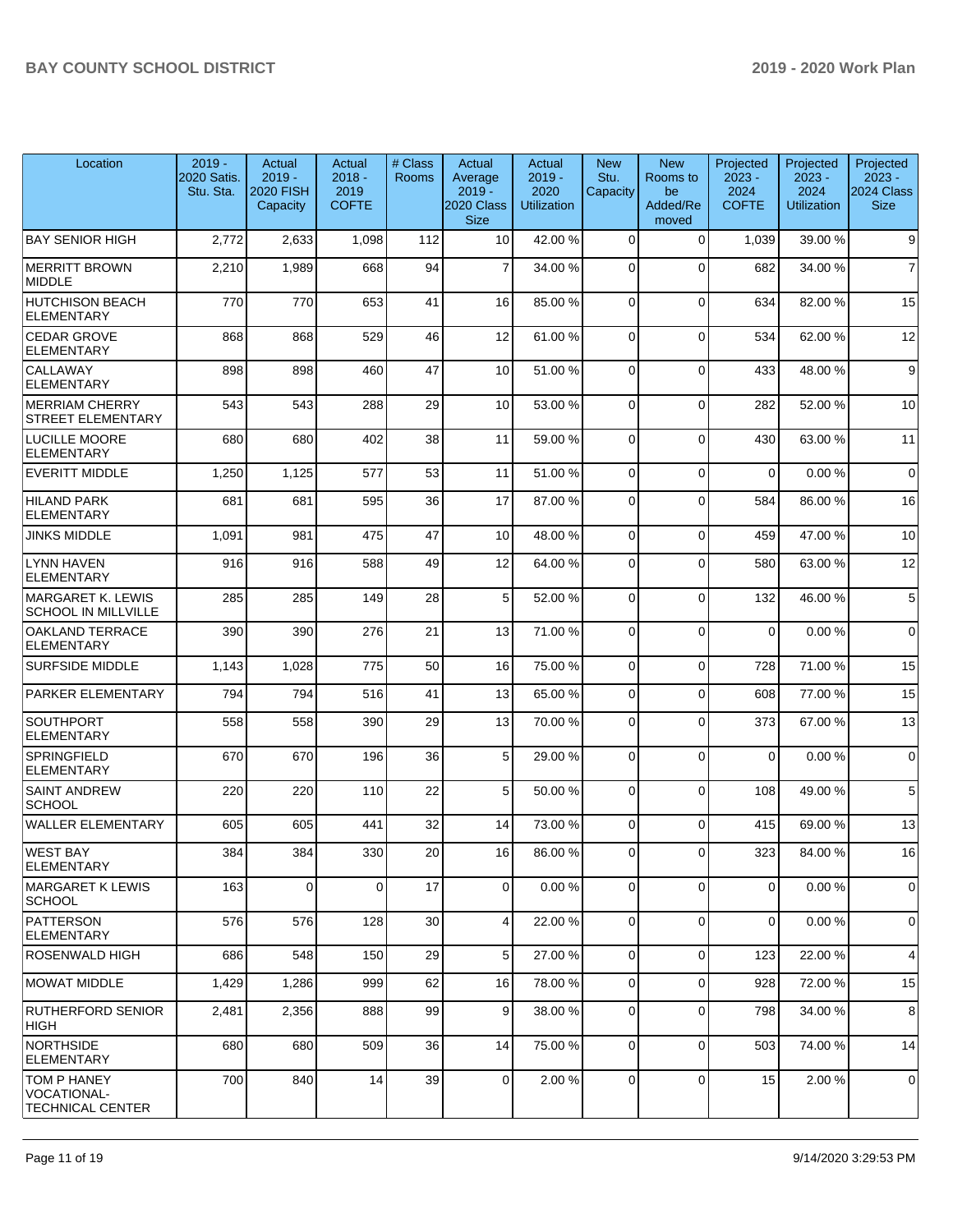|                                               | 35,885   | 34,163   | 20,419 | 1,722    | 12             | 59.77 % | $\Omega$ | $\bf{0}$ | 18,728 | 54.82%  | 11          |
|-----------------------------------------------|----------|----------|--------|----------|----------------|---------|----------|----------|--------|---------|-------------|
| IC C WASHINGTON<br><b>ACADEMY</b>             | 260      | 234      | 81     | 11       | $\overline{7}$ | 34.00 % | 0        | $\Omega$ | 0      | 0.00%   | $\mathbf 0$ |
| <b>DEER POINT</b><br><b>ELEMENTARY SCHOOL</b> | 867      | 867      | 623    | 47       | 13             | 72.00 % | 0        | $\Omega$ | 584    | 67.00 % | 12          |
| <b>BREAKFAST POINT</b><br><b>SCHOOL</b>       | 1,797    | 1,617    | 1,164  | 84       | 14             | 72.00 % | 0        | $\Omega$ | 1,133  | 70.00%  | 13          |
| New Horizons Learning<br>Center (New)         | 180      | 180      | 121    | 20       | 6              | 67.00 % | $\Omega$ |          | 118    | 66.00 % | 6           |
| <b>NEW HORIZONS</b><br>CENTER (OLD)           | $\Omega$ | $\Omega$ | 0      | $\Omega$ | $\Omega$       | 0.00 %  | 0        | $\Omega$ | 0      | 0.00%   | $\Omega$    |
| <b>BOZEMAN LEARNING</b><br><b>CENTER</b>      | 1,663    | 1,496    | 1,230  | 72       | 17             | 82.00 % | 0        | 0        | 1,187  | 79.00 % | 16          |
| <b>ARNOLD SENIOR HIGH</b>                     | 2,080    | 1,976    | 1,571  | 86       | 18             | 80.00 % | $\Omega$ | $\Omega$ | 1,525  | 77.00 % | 18          |
| PATRONIS<br>ELEMENTARY                        | 839      | 839      | 742    | 45       | 16             | 88.00 % | 0        | 0        | 728    | 87.00 % | 16          |
| <b>SMITH ELEMENTARY</b>                       | 808      | 808      | 570    | 43       | 13             | 71.00 % | 0        | $\Omega$ | 498    | 62.00 % | 12          |
| <b>TYNDALL ELEMENTARY</b>                     | 842      | 842      | 440    | 45       | 10             | 52.00 % | $\Omega$ | $\Omega$ | 623    | 74.00 % | 14          |
| A CRAWFORD MOSLEY<br><b>SENIOR HIGH</b>       | 2,106    | 2,000    | 1,676  | 86       | 19             | 84.00 % | 0        |          | 1,621  | 81.00%  | 19          |
|                                               |          |          |        |          |                |         |          |          |        |         |             |

The COFTE Projected Total (18,728) for 2023 - 2024 must match the Official Forecasted COFTE Total (18,728 ) for 2023 - 2024 before this section can be completed. In the event that the COFTE Projected Total does not match the Official forecasted COFTE, then the Balanced Projected COFTE Table should be used to balance COFTE.

| Projected COFTE for 2023 - 2024 |        |
|---------------------------------|--------|
| Elementary (PK-3)               | 6,534  |
| Middle $(4-8)$                  | 6,432  |
| High (9-12)                     | 5,762  |
|                                 | 18,728 |

| <b>Grade Level Type</b> | <b>Balanced Projected</b><br>COFTE for 2023 - 2024 |
|-------------------------|----------------------------------------------------|
| Elementary (PK-3)       |                                                    |
| Middle $(4-8)$          |                                                    |
| High (9-12)             |                                                    |
|                         | 18,728                                             |

# **Relocatable Replacement**

Number of relocatable classrooms clearly identified and scheduled for replacement in the school board adopted financially feasible 5-year district work program.

| Location                          | 2019 - 2020 | $2020 - 2021$ | $2021 - 2022$ | 2022 - 2023 | $2023 - 2024$ | Year 5 Total |
|-----------------------------------|-------------|---------------|---------------|-------------|---------------|--------------|
| Total Relocatable Replacements: I |             |               |               |             |               | 0            |

# **Charter Schools Tracking**

Information regarding the use of charter schools.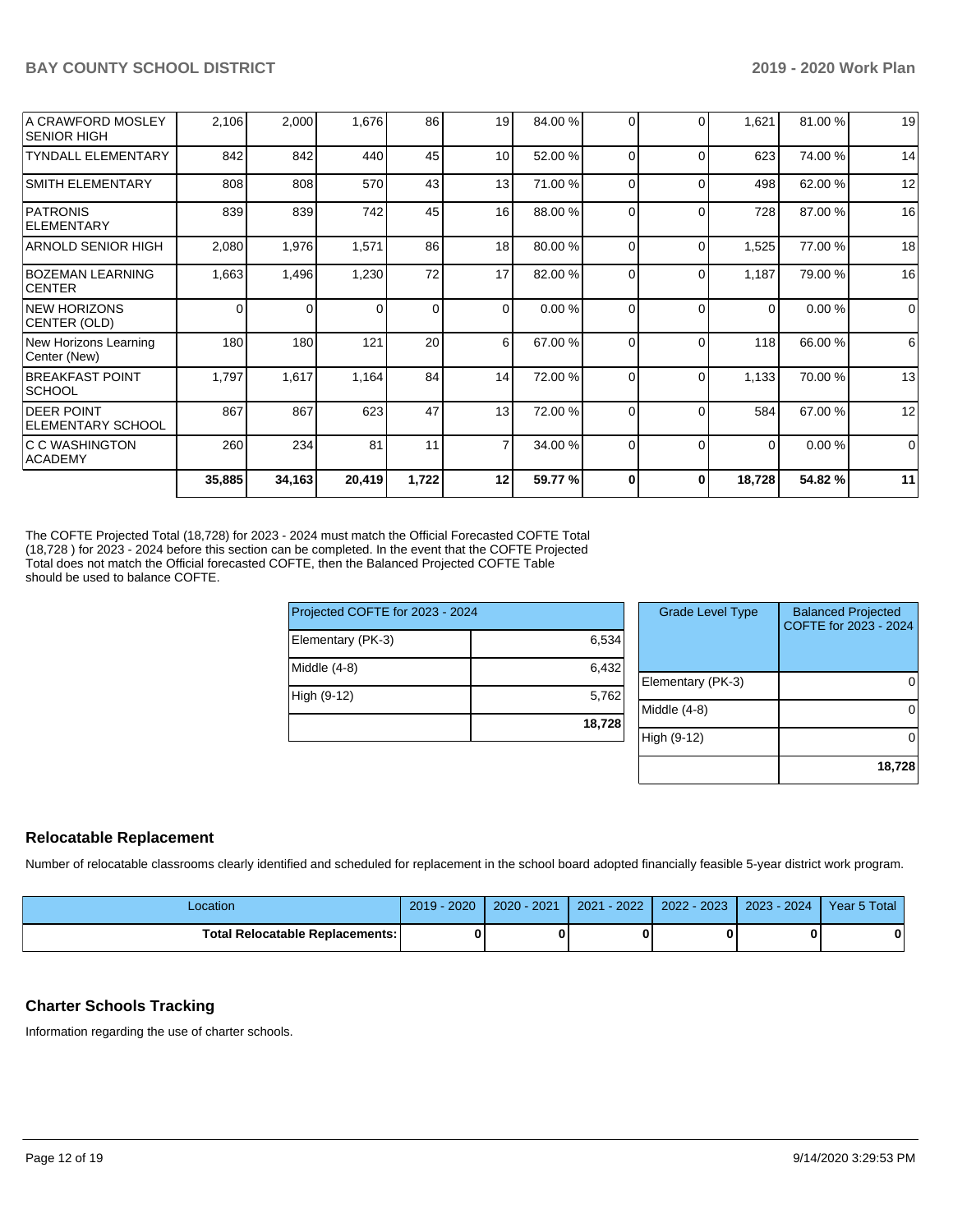## **BAY COUNTY SCHOOL DISTRICT 2019 - 2020 Work Plan**

| Location-Type                                             | # Relocatable<br>units or<br>permanent<br>classrooms | Owner             | Year Started or<br><b>Scheduled</b> | <b>Student</b><br><b>Stations</b> | <b>Students</b><br>Enrolled | Years in<br>Contract | <b>Total Charter</b><br><b>Students</b><br>projected for<br>2023 - 2024 |
|-----------------------------------------------------------|------------------------------------------------------|-------------------|-------------------------------------|-----------------------------------|-----------------------------|----------------------|-------------------------------------------------------------------------|
| Panama City - Palm Bay<br><b>Elementary School</b>        |                                                      | 21 <b>PRIVATE</b> | 2008                                | 394                               | 306                         | 15                   | 600                                                                     |
| Panama City - Bay Haven<br>Charter Academy, K-8           |                                                      | 65 PRIVATE        | 2001                                | 1,234                             | 1,234                       | 15                   | 1,234                                                                   |
| Panama City - Post-secondary,<br>Chautauqua Learn & Serve |                                                      | 7 PRIVATE         | 2005                                | 120                               | 52                          | 15                   | 52                                                                      |
| Panama City - Palm Bay Prep<br>Academy                    |                                                      | 16 PRIVATE        | 2008                                | 379                               | 275                         | 15                   | 400                                                                     |
| Panama City - K-12 North Bay<br>Haven                     |                                                      | 111 PRIVATE       | 2010                                | 2,071                             | 2,071                       | 15                   | 2,321                                                                   |
| University Academy                                        |                                                      | 37 PRIVATE        | 2012                                | 772                               | 570                         | 4                    | 600                                                                     |
| Panama City - Rising Leaders<br>Academy                   |                                                      | 22 PRIVATE        | 2012                                | 462                               | 220                         | 5                    | 350                                                                     |
| Central High School                                       |                                                      | 5 <b>PRIVATE</b>  | 2015                                | 128                               | 160                         | 5                    | 250                                                                     |
|                                                           | 284                                                  |                   |                                     | 5,560                             | 4,888                       |                      | 5,807                                                                   |

#### **Special Purpose Classrooms Tracking**

The number of classrooms that will be used for certain special purposes in the current year, by facility and type of classroom, that the district will, 1), not use for educational purposes, and 2), the co-teaching classrooms that are not open plan classrooms and will be used for educational purposes.

| School                                 | School Type | $\parallel$ # of Elementary $\parallel$ # of Middle 4-8<br><b>K-3 Classrooms L</b> | <b>Classrooms</b> | $\#$ of High 9-12<br><b>Classrooms</b> | # of $ESE$<br><b>Classrooms</b> | # of Combo<br><b>Classrooms</b> | Total<br>Classrooms |
|----------------------------------------|-------------|------------------------------------------------------------------------------------|-------------------|----------------------------------------|---------------------------------|---------------------------------|---------------------|
| <b>Total Educational Classrooms: I</b> |             |                                                                                    |                   |                                        |                                 |                                 | 0                   |
|                                        |             |                                                                                    |                   |                                        |                                 |                                 |                     |
| School                                 |             | School Type # of Elementary # of Middle 4-8 # of High 9-12                         |                   |                                        | # of $ESE$                      | # of Combo                      | Total               |

| וטטווטט                              |  | $\frac{1}{2}$ of the structure of $\frac{1}{2}$ is the structure of the structure of $\frac{1}{2}$ in the structure of $\frac{1}{2}$ is the structure of $\frac{1}{2}$ in the structure of $\frac{1}{2}$ is the structure of $\frac{1}{2}$ is the structu<br><b>K-3 Classrooms I</b> | <b>Classrooms</b> | <b>Classrooms</b> | <b>Classrooms</b> | <b>HU CUTTING</b><br><b>Classrooms</b> | 1 Utan<br><b>Classrooms</b> |
|--------------------------------------|--|--------------------------------------------------------------------------------------------------------------------------------------------------------------------------------------------------------------------------------------------------------------------------------------|-------------------|-------------------|-------------------|----------------------------------------|-----------------------------|
| <b>Total Co-Teaching Classrooms:</b> |  |                                                                                                                                                                                                                                                                                      |                   |                   |                   |                                        | O I                         |

#### **Infrastructure Tracking**

**Necessary offsite infrastructure requirements resulting from expansions or new schools. This section should include infrastructure information related to capacity project schedules and other project schedules (Section 4).** 

In year 2020-21, a new school will be built on the east end of Panama City Beach. Although the road had already been constructed, Bay District Schools will be required to participate in a cost sharing for the total cost of the road.

**Proposed location of planned facilities, whether those locations are consistent with the comprehensive plans of all affected local governments, and recommendations for infrastructure and other improvements to land adjacent to existing facilities. Provisions of 1013.33(12), (13) and (14) and 1013.36** must be addressed for new facilities planned within the 1st three years of the plan (Section 5).

In the year 2020-21 a new school will be built on the east end of Panama City Beach.

**Consistent with Comp Plan?** Yes

# **Net New Classrooms**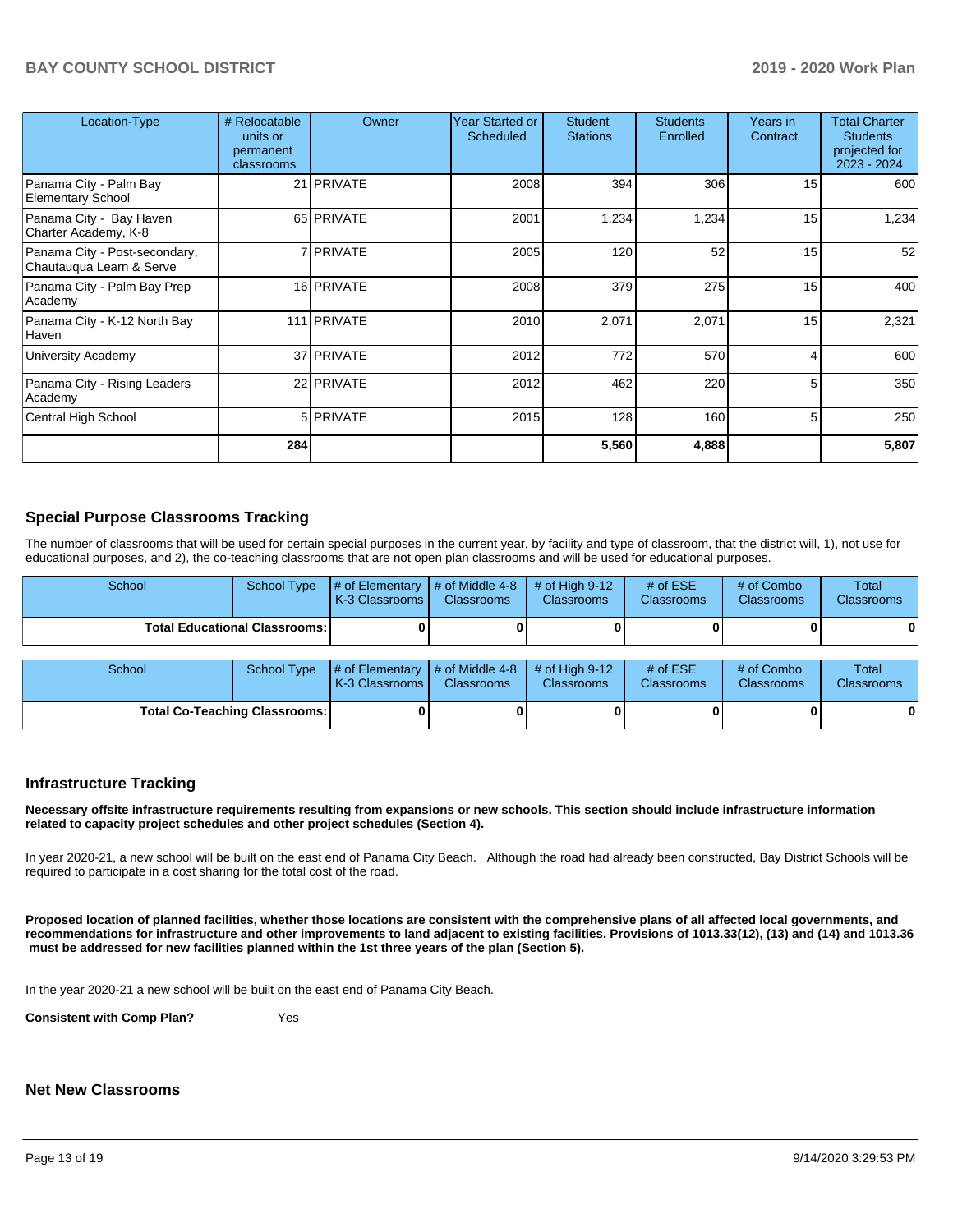The number of classrooms, by grade level and type of construction, that were added during the last fiscal year.

| List the net new classrooms added in the 2018 - 2019 fiscal year.                                                                                       |                            |                                   |                                                                        |                        | List the net new classrooms to be added in the 2019 - 2020 fiscal<br>year. |                            |                              |                      |
|---------------------------------------------------------------------------------------------------------------------------------------------------------|----------------------------|-----------------------------------|------------------------------------------------------------------------|------------------------|----------------------------------------------------------------------------|----------------------------|------------------------------|----------------------|
| "Classrooms" is defined as capacity carrying classrooms that are added to increase<br>capacity to enable the district to meet the Class Size Amendment. |                            |                                   | Totals for fiscal year 2019 - 2020 should match totals in Section 15A. |                        |                                                                            |                            |                              |                      |
| Location                                                                                                                                                | 2018 - 2019 #<br>Permanent | $2018 - 2019$ #<br><b>Modular</b> | $2018 - 2019$ #<br>Relocatable                                         | $2018 - 2019$<br>Total | 2019 - 2020 #<br>Permanent                                                 | $2019 - 2020$ #<br>Modular | 2019 - 2020 #<br>Relocatable | 2019 - 2020<br>Total |
| Elementary (PK-3)                                                                                                                                       |                            |                                   |                                                                        |                        |                                                                            |                            |                              | 0                    |
| Middle (4-8)                                                                                                                                            |                            |                                   |                                                                        |                        |                                                                            |                            |                              | 0                    |
| High (9-12)                                                                                                                                             |                            |                                   |                                                                        |                        |                                                                            |                            |                              | $\Omega$             |
|                                                                                                                                                         |                            |                                   |                                                                        |                        |                                                                            |                            |                              | 0                    |

### **Relocatable Student Stations**

Number of students that will be educated in relocatable units, by school, in the current year, and the projected number of students for each of the years in the workplan.

| <b>Site</b>                           | 2019 - 2020  | 2020 - 2021 | 2021 - 2022 | 2022 - 2023  | 2023 - 2024    | 5 Year Average      |
|---------------------------------------|--------------|-------------|-------------|--------------|----------------|---------------------|
| MARGARET K. LEWIS SCHOOL IN MILLVILLE | $\Omega$     | $\Omega$    |             | $\Omega$     | $\Omega$       | $\overline{0}$      |
| OAKLAND TERRACE ELEMENTARY            | <sup>0</sup> | $\Omega$    |             | <sup>0</sup> | 0              | $\overline{0}$      |
| <b>SURFSIDE MIDDLE</b>                | 0            | 0           |             | $\Omega$     | $\Omega$       | $\overline{0}$      |
| <b>PARKER ELEMENTARY</b>              | 36           | $\Omega$    | $\Omega$    | $\Omega$     | $\Omega$       | $\overline{7}$      |
| SOUTHPORT ELEMENTARY                  | 0            | 0           | ∩           | 0            | 0              | $\overline{0}$      |
| SPRINGFIELD ELEMENTARY                | 0            | $\Omega$    |             | $\Omega$     | $\Omega$       | $\overline{0}$      |
| <b>PATRONIS ELEMENTARY</b>            | 0            | 0           |             | $\Omega$     | $\Omega$       | $\overline{0}$      |
| ARNOLD SENIOR HIGH                    | $\Omega$     | $\Omega$    | ∩           | $\Omega$     | $\Omega$       | $\overline{0}$      |
| <b>BOZEMAN LEARNING CENTER</b>        | 0            | 0           | 0           | $\Omega$     | 0              | $\overline{0}$      |
| NEW HORIZONS CENTER (OLD)             | 0            | $\Omega$    |             | $\Omega$     | $\Omega$       | $\overline{0}$      |
| MERRIAM CHERRY STREET ELEMENTARY      | 0            | $\Omega$    | $\Omega$    | $\Omega$     | $\Omega$       | $\overline{0}$      |
| LUCILLE MOORE ELEMENTARY              | 0            | 0           | ∩           | $\Omega$     | 0              | $\overline{0}$      |
| <b>EVERITT MIDDLE</b>                 | 0            | $\Omega$    |             | $\Omega$     | $\Omega$       | $\mathsf{O}\xspace$ |
| HILAND PARK ELEMENTARY                | 0            | 0           | $\Omega$    | $\Omega$     | 0              | $\overline{0}$      |
| <b>JINKS MIDDLE</b>                   | 0            | $\Omega$    | $\Omega$    | $\Omega$     | $\Omega$       | $\overline{0}$      |
| LYNN HAVEN ELEMENTARY                 | 0            | $\Omega$    | ∩           | $\Omega$     | $\Omega$       | $\overline{0}$      |
| <b>BAY SENIOR HIGH</b>                | <sup>0</sup> | $\Omega$    |             | $\Omega$     | $\Omega$       | $\overline{0}$      |
| MERRITT BROWN MIDDLE                  | 0            | $\Omega$    | ∩           | $\Omega$     | $\overline{0}$ | $\overline{0}$      |
| HUTCHISON BEACH ELEMENTARY            | $\Omega$     | $\Omega$    | 0           | $\Omega$     | $\Omega$       | $\overline{0}$      |
| <b>CEDAR GROVE ELEMENTARY</b>         | 0            | $\Omega$    |             | $\Omega$     | $\Omega$       | $\overline{0}$      |
| CALLAWAY ELEMENTARY                   | 0            | 0           |             | $\Omega$     | 0              | $\overline{0}$      |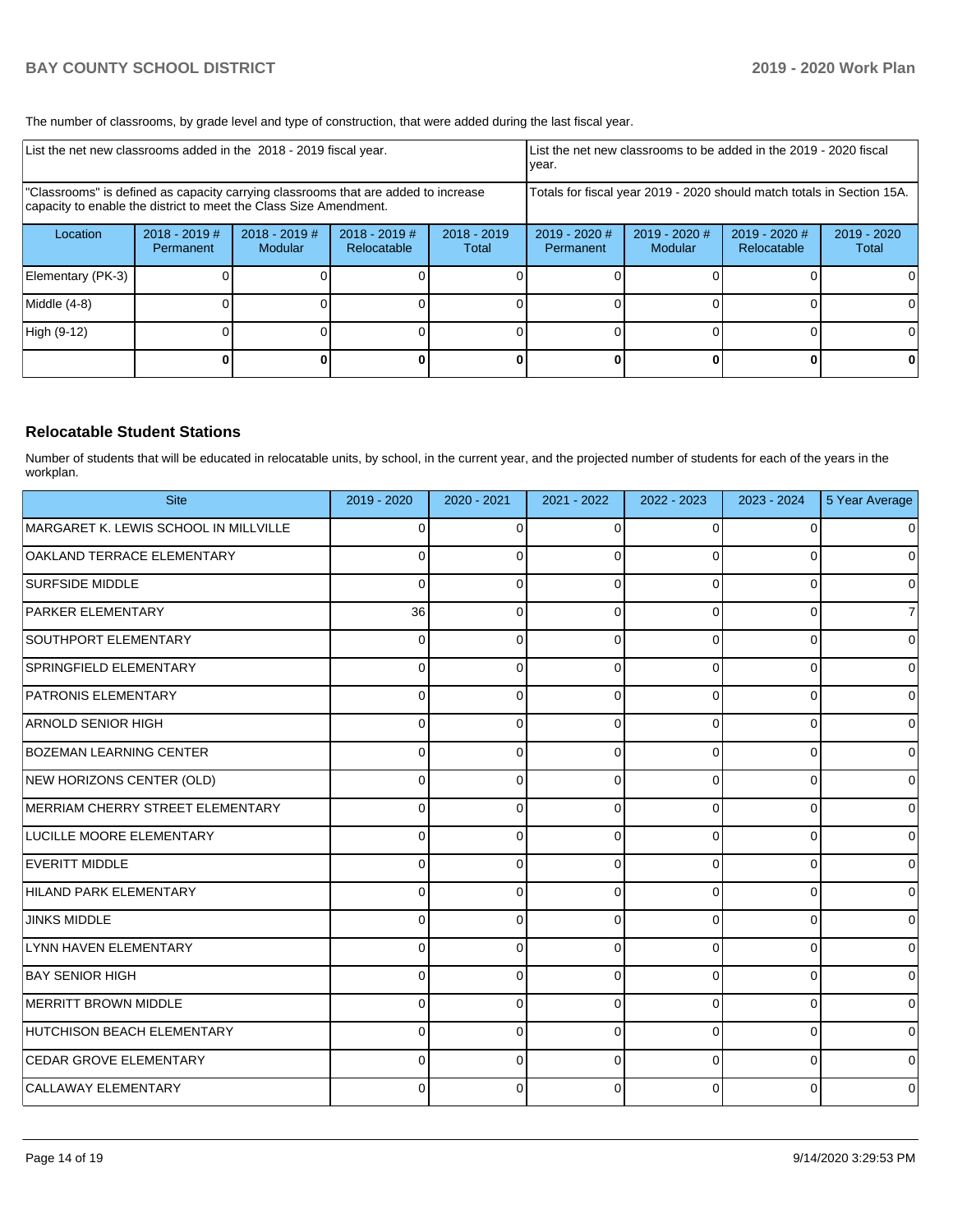| A CRAWFORD MOSLEY SENIOR HIGH           | 0        | 0        |          | $\Omega$     | 0        | $\overline{0}$ |
|-----------------------------------------|----------|----------|----------|--------------|----------|----------------|
| <b>TYNDALL ELEMENTARY</b>               | $\Omega$ | $\Omega$ | $\Omega$ | $\Omega$     | $\Omega$ | $\mathbf 0$    |
| <b>SMITH ELEMENTARY</b>                 | 0        | 0        |          | 0            | 0        | $\overline{0}$ |
| <b>ROSENWALD HIGH</b>                   | 0        | 0        | O        | 0            | 0        | $\overline{0}$ |
| MOWAT MIDDLE                            | 0        | $\Omega$ | $\Omega$ | $\Omega$     | $\Omega$ | $\overline{0}$ |
| RUTHERFORD SENIOR HIGH                  | 0        | $\Omega$ |          | $\Omega$     | 0        | $\overline{0}$ |
| NORTHSIDE ELEMENTARY                    | 0        | $\Omega$ |          | $\Omega$     | $\Omega$ | $\overline{0}$ |
| TOM P HANEY VOCATIONAL-TECHNICAL CENTER | $\Omega$ | $\Omega$ | $\Omega$ | $\Omega$     | $\Omega$ | $\overline{0}$ |
| <b>SAINT ANDREW SCHOOL</b>              | $\Omega$ | $\Omega$ | C        | $\Omega$     | 0        | $\overline{0}$ |
| WALLER ELEMENTARY                       | 0        | 0        | ∩        | $\Omega$     | 0        | $\overline{0}$ |
| <b>WEST BAY ELEMENTARY</b>              | 0        | $\Omega$ |          | $\Omega$     | $\Omega$ | $\overline{0}$ |
| MARGARET K LEWIS SCHOOL                 | 0        | $\Omega$ |          | <sup>n</sup> | $\Omega$ | $\mathbf 0$    |
| <b>PATTERSON ELEMENTARY</b>             | 0        | $\Omega$ |          | $\Omega$     | 0        | $\overline{0}$ |
| New Horizons Learning Center (New)      | $\Omega$ | 0        | ∩        | $\Omega$     | $\Omega$ | $\overline{0}$ |
| BREAKFAST POINT SCHOOL                  | 0        | $\Omega$ | ∩        | $\Omega$     | 0        | $\mathbf 0$    |
| <b>IDEER POINT ELEMENTARY SCHOOL</b>    | 0        | $\Omega$ | ∩        | $\Omega$     | 0        | $\overline{0}$ |
| <b>C C WASHINGTON ACADEMY</b>           | $\Omega$ | $\Omega$ | $\Omega$ | $\Omega$     | $\Omega$ | $\overline{0}$ |

| <b>Totals for BAY COUNTY SCHOOL DISTRICT</b>      |        |        |        |        |        |        |
|---------------------------------------------------|--------|--------|--------|--------|--------|--------|
| Total students in relocatables by year.           | 36     |        |        |        |        |        |
| Total number of COFTE students projected by year. | 18.755 | 18.689 | 18.745 | 18.731 | 18.728 | 18.730 |
| Percent in relocatables by year.                  | 0%     | 0%     | 0 % I  | 0%     | 0 % I  | $0\%$  |

# **Leased Facilities Tracking**

Exising leased facilities and plans for the acquisition of leased facilities, including the number of classrooms and student stations, as reported in the educational plant survey, that are planned in that location at the end of the five year workplan.

| Location                           | # of Leased<br>Classrooms 2019 -<br>2020 | <b>FISH Student</b><br><b>Stations</b> | Owner | # of Leased<br>Classrooms 2023 -<br>2024 | <b>FISH Student</b><br><b>Stations</b> |
|------------------------------------|------------------------------------------|----------------------------------------|-------|------------------------------------------|----------------------------------------|
| New Horizons Learning Center (New) |                                          |                                        |       |                                          |                                        |
| BREAKFAST POINT SCHOOL             |                                          |                                        |       |                                          |                                        |
| ARNOLD SENIOR HIGH                 |                                          |                                        |       |                                          |                                        |
| <b>BOZEMAN LEARNING CENTER</b>     |                                          |                                        |       |                                          |                                        |
| <b>TYNDALL ELEMENTARY</b>          |                                          |                                        |       |                                          | <sup>0</sup>                           |
| <b>PATTERSON ELEMENTARY</b>        |                                          |                                        |       |                                          | 0                                      |
| <b>OAKLAND TERRACE ELEMENTARY</b>  |                                          |                                        |       |                                          | 0                                      |
| SOUTHPORT ELEMENTARY               |                                          |                                        |       |                                          | $\Omega$                               |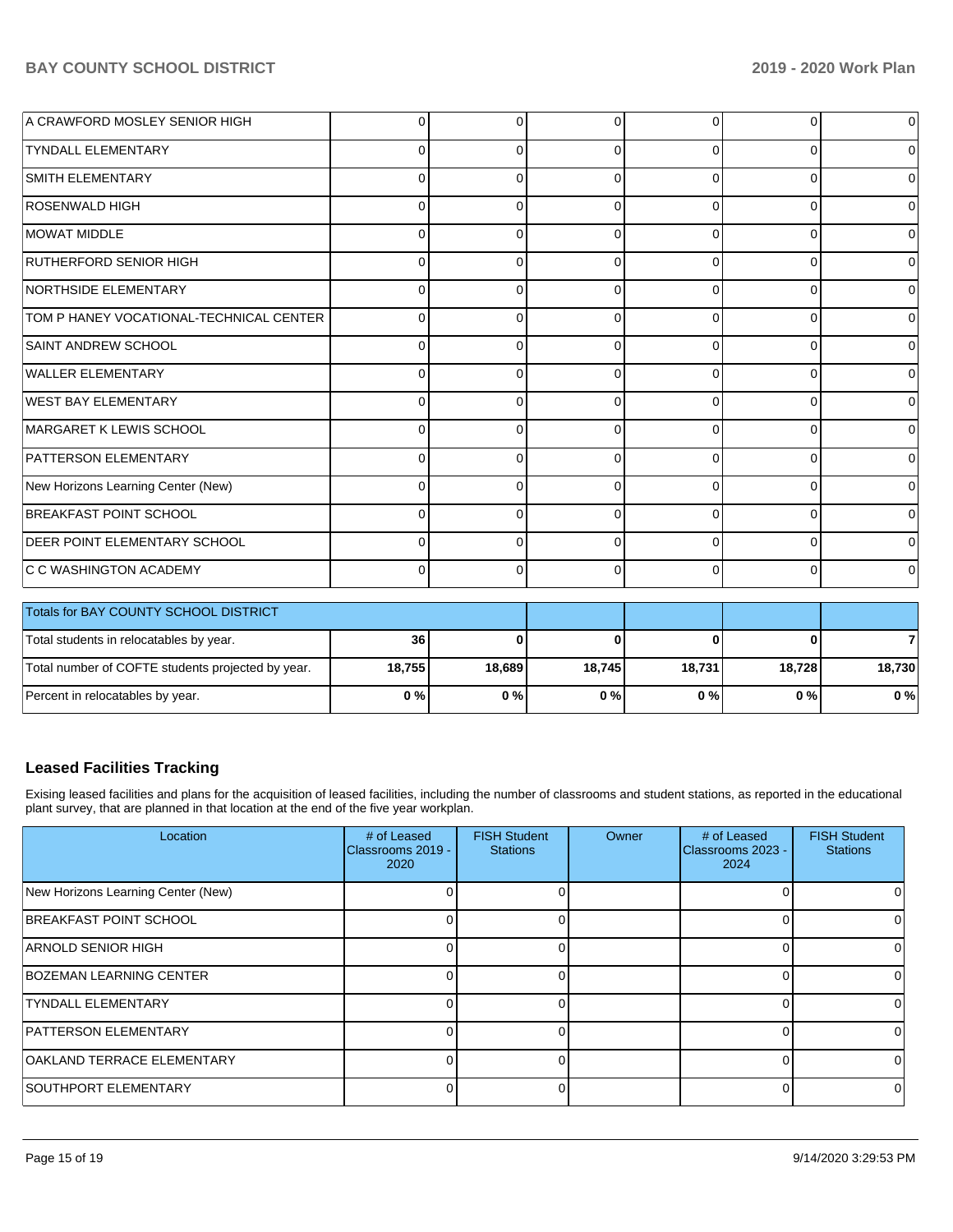## **BAY COUNTY SCHOOL DISTRICT 2019 - 2020 Work Plan**

| <b>EVERITT MIDDLE</b>                   | $\overline{0}$ | 0           |                                              | 0           | $\overline{0}$ |
|-----------------------------------------|----------------|-------------|----------------------------------------------|-------------|----------------|
| MARGARET K. LEWIS SCHOOL IN MILLVILLE   | $\overline{0}$ | $\Omega$    |                                              |             | 0              |
| <b>DEER POINT ELEMENTARY SCHOOL</b>     | $\overline{0}$ | $\Omega$    |                                              | C           | $\overline{0}$ |
| C C WASHINGTON ACADEMY                  | $\overline{0}$ | $\Omega$    |                                              | 0           | 0              |
| HILAND PARK ELEMENTARY                  | $\overline{0}$ | $\Omega$    |                                              | $\Omega$    | $\overline{0}$ |
| <b>SURFSIDE MIDDLE</b>                  | $\overline{0}$ | $\Omega$    |                                              | C           | 0              |
| <b>PARKER ELEMENTARY</b>                | $\Omega$       | $\Omega$    |                                              | C           | 0              |
| SPRINGFIELD ELEMENTARY                  | $\overline{0}$ | $\Omega$    |                                              | C           | 0              |
| <b>PATRONIS ELEMENTARY</b>              | $\overline{0}$ | $\Omega$    |                                              | C           | 0              |
| NEW HORIZONS CENTER (OLD)               | $\overline{0}$ | $\Omega$    |                                              | 0           | 0              |
| LUCILLE MOORE ELEMENTARY                | $\overline{0}$ |             | 0 William Scotsman                           | $\Omega$    | $\overline{0}$ |
| <b>JINKS MIDDLE</b>                     | $\overline{0}$ | $\Omega$    |                                              | C           | 0              |
| LYNN HAVEN ELEMENTARY                   | 0              |             | 0 1-Mobile Modular;<br>2-William<br>Scotsman | C           | 0              |
| <b>BAY SENIOR HIGH</b>                  | $\overline{0}$ | $\Omega$    |                                              | 0           | 0              |
| MERRITT BROWN MIDDLE                    | $\overline{0}$ | $\Omega$    |                                              | 0           | $\overline{0}$ |
| HUTCHISON BEACH ELEMENTARY              | $\overline{0}$ | 0           |                                              | 0           | $\overline{0}$ |
| CEDAR GROVE ELEMENTARY                  | $\overline{0}$ | $\Omega$    |                                              | 0           | $\overline{0}$ |
| CALLAWAY ELEMENTARY                     | $\overline{0}$ | $\mathbf 0$ |                                              | 0           | $\overline{0}$ |
| A CRAWFORD MOSLEY SENIOR HIGH           | $\overline{0}$ | $\Omega$    |                                              | 0           | $\overline{0}$ |
| SMITH ELEMENTARY                        | $\overline{0}$ | $\mathbf 0$ |                                              | 0           | $\overline{0}$ |
| ROSENWALD HIGH                          | $\overline{0}$ | 0           |                                              | 0           | $\overline{0}$ |
| MOWAT MIDDLE                            | $\overline{0}$ | 0           |                                              | 0           | $\overline{0}$ |
| RUTHERFORD SENIOR HIGH                  | $\overline{0}$ | $\Omega$    |                                              | 0           | 0              |
| NORTHSIDE ELEMENTARY                    | $\Omega$       | $\Omega$    |                                              | 0           | 0              |
| TOM P HANEY VOCATIONAL-TECHNICAL CENTER | υι             | U           |                                              | υ           | $\overline{0}$ |
| <b>SAINT ANDREW SCHOOL</b>              | $\overline{0}$ | $\mathbf 0$ |                                              | $\mathbf 0$ | 0              |
| <b>WALLER ELEMENTARY</b>                | $\overline{0}$ | $\mathbf 0$ |                                              | 0           | $\overline{0}$ |
| <b>WEST BAY ELEMENTARY</b>              | $\overline{0}$ | $\mathbf 0$ |                                              | 0           | $\overline{0}$ |
| MARGARET K LEWIS SCHOOL                 | $\overline{0}$ | $\mathbf 0$ |                                              | 0           | $\overline{0}$ |
| MERRIAM CHERRY STREET ELEMENTARY        | $\overline{0}$ | $\mathbf 0$ |                                              | 0           | 0              |
|                                         | $\mathbf{0}$   | $\bf{0}$    |                                              | 0           | 0              |

# **Failed Standard Relocatable Tracking**

Relocatable units currently reported by school, from FISH, and the number of relocatable units identified as 'Failed Standards'.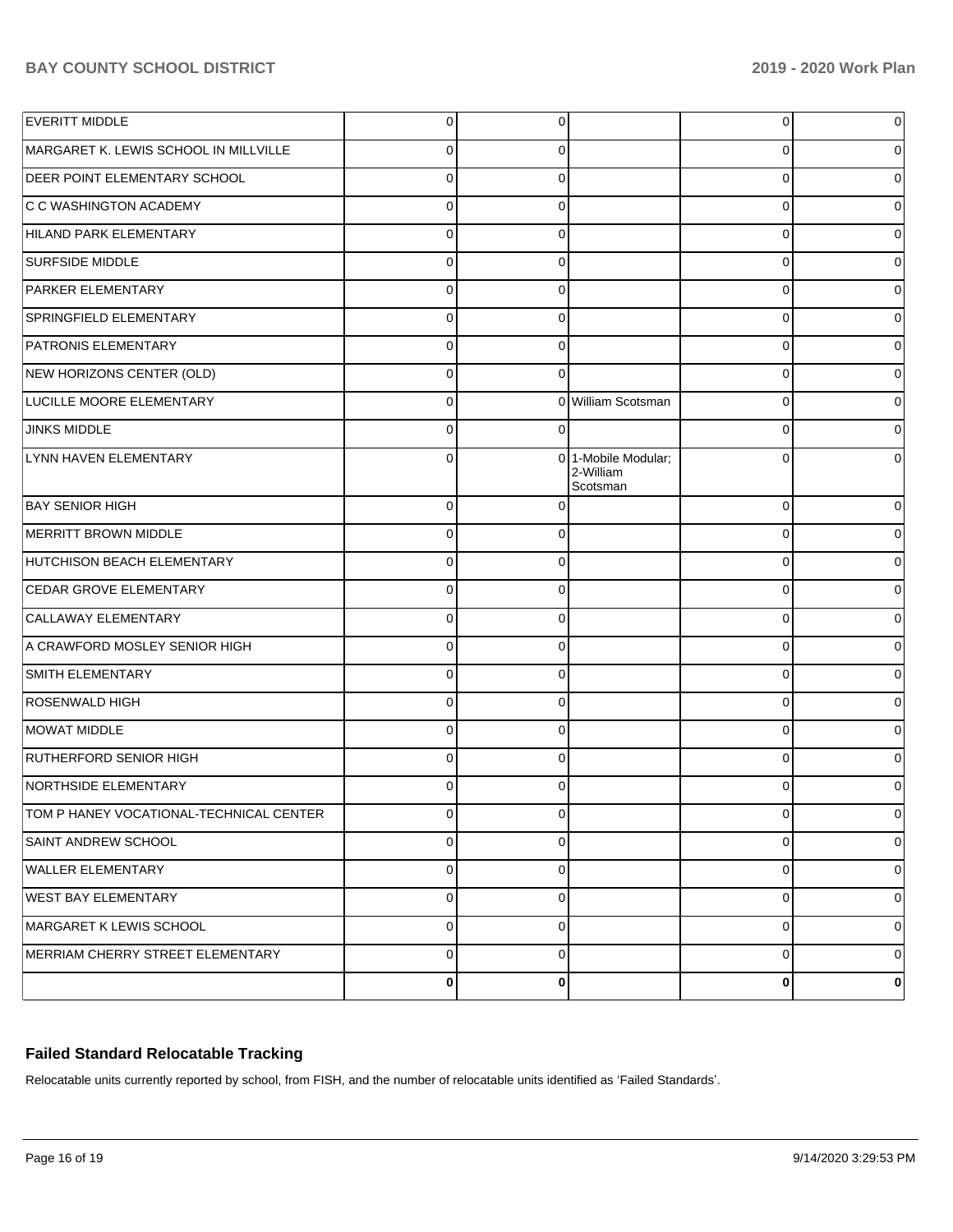Nothing reported for this section.

# **Planning**

#### **Class Size Reduction Planning**

**Plans approved by the school board that reduce the need for permanent student stations such as acceptable school capacity levels, redistricting, busing, year-round schools, charter schools, magnet schools, public-private partnerships, multitrack scheduling, grade level organization, block scheduling, or other alternatives.**

Due to Hurricane Michael, the District will be rebuilding both buildings and enrollment for at least the next five years.

#### **School Closure Planning**

**Plans for the closure of any school, including plans for disposition of the facility or usage of facility space, and anticipated revenues.** 

The Bay District School Board had to temporarily close 3 elementary schools due to declining enrollment after Hurricane Michael. The reopening of these schools will be dependent upon the return of students as housing opportunities develop.

# **Long Range Planning**

#### **Ten-Year Maintenance**

District projects and locations regarding the projected need for major renovation, repair, and maintenance projects within the district in years 6-10 beyond the projects plans detailed in the five years covered by the work plan.

Nothing reported for this section.

#### **Ten-Year Capacity**

Schedule of capital outlay projects projected to ensure the availability of satisfactory student stations for the projected student enrollment in K-12 programs for the future 5 years beyond the 5-year district facilities work program.

Nothing reported for this section.

#### **Ten-Year Planned Utilization**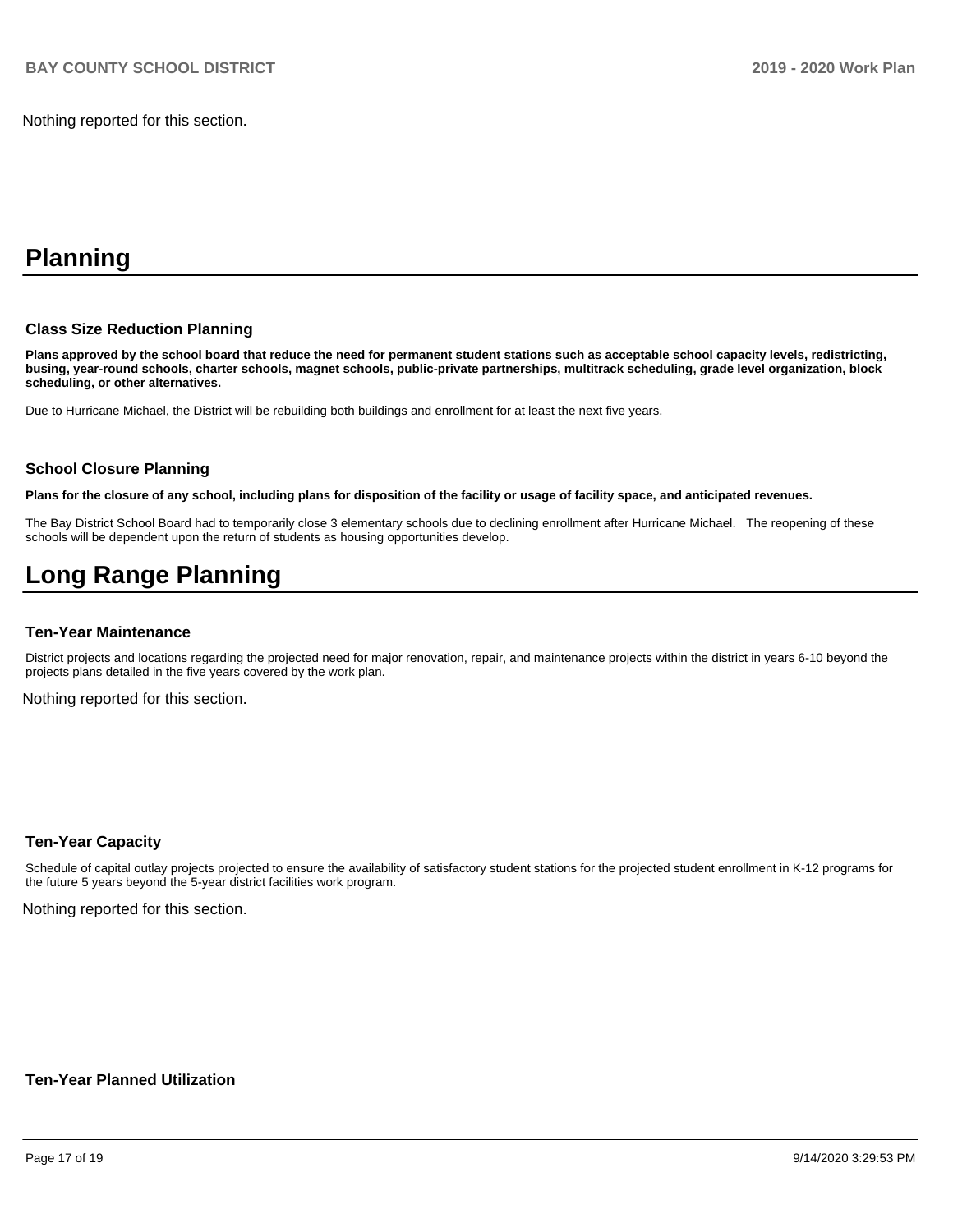Schedule of planned capital outlay projects identifying the standard grade groupings, capacities, and planned utilization rates of future educational facilities of the district for both permanent and relocatable facilities.

| <b>Grade Level Projections</b>  | <b>FISH</b><br>Student<br><b>Stations</b> | Actual 2018 -<br>2019 FISH<br>Capacity | Actual<br>$2018 -$<br>2019<br><b>COFTE</b> | Actual 2018 - 2019<br><b>Utilization</b> | Actual 2019 - 2020 / 2028 - 2029 new<br>Student Capacity to be added/removed | Projected 2028<br>2029 COFTE | Projected 2028 -<br>2029 Utilization |
|---------------------------------|-------------------------------------------|----------------------------------------|--------------------------------------------|------------------------------------------|------------------------------------------------------------------------------|------------------------------|--------------------------------------|
| Elementary - District<br>Totals | 13,369                                    | 13,369                                 | 8,674.08                                   | 64.88%                                   |                                                                              |                              | 0.00 %                               |
| Middle - District Totals        | 10.843                                    | 9.756                                  | 5,968.32                                   | 61.17 %                                  |                                                                              |                              | 0.00 %                               |
| High - District Totals          | 10,125                                    | 9,513                                  | 5,383.05                                   | 56.59 %                                  |                                                                              |                              | 0.00 %                               |
| Other - ESE, etc                | 2,062                                     | 1.525                                  | 393.06                                     | 25.77 %                                  |                                                                              |                              | 0.00 %                               |
|                                 | 36,399                                    | 34,163                                 | 20.418.51                                  | 59.77 %                                  |                                                                              |                              | 0.00%                                |

**Combination schools are included with the middle schools for student stations, capacity, COFTE and utilization purposes because these facilities all have a 90% utilization factor. Use this space to explain or define the grade groupings for combination schools.** 

No comments to report.

### **Ten-Year Infrastructure Planning**

Nothing reported for this section.

#### **Twenty-Year Maintenance**

District projects and locations regarding the projected need for major renovation, repair, and maintenance projects within the district in years 11-20 beyond the projects plans detailed in the five years covered by the work plan.

Nothing reported for this section.

#### **Twenty-Year Capacity**

Schedule of capital outlay projects projected to ensure the availability of satisfactory student stations for the projected student enrollment in K-12 programs for the future 11-20 years beyond the 5-year district facilities work program.

Nothing reported for this section.